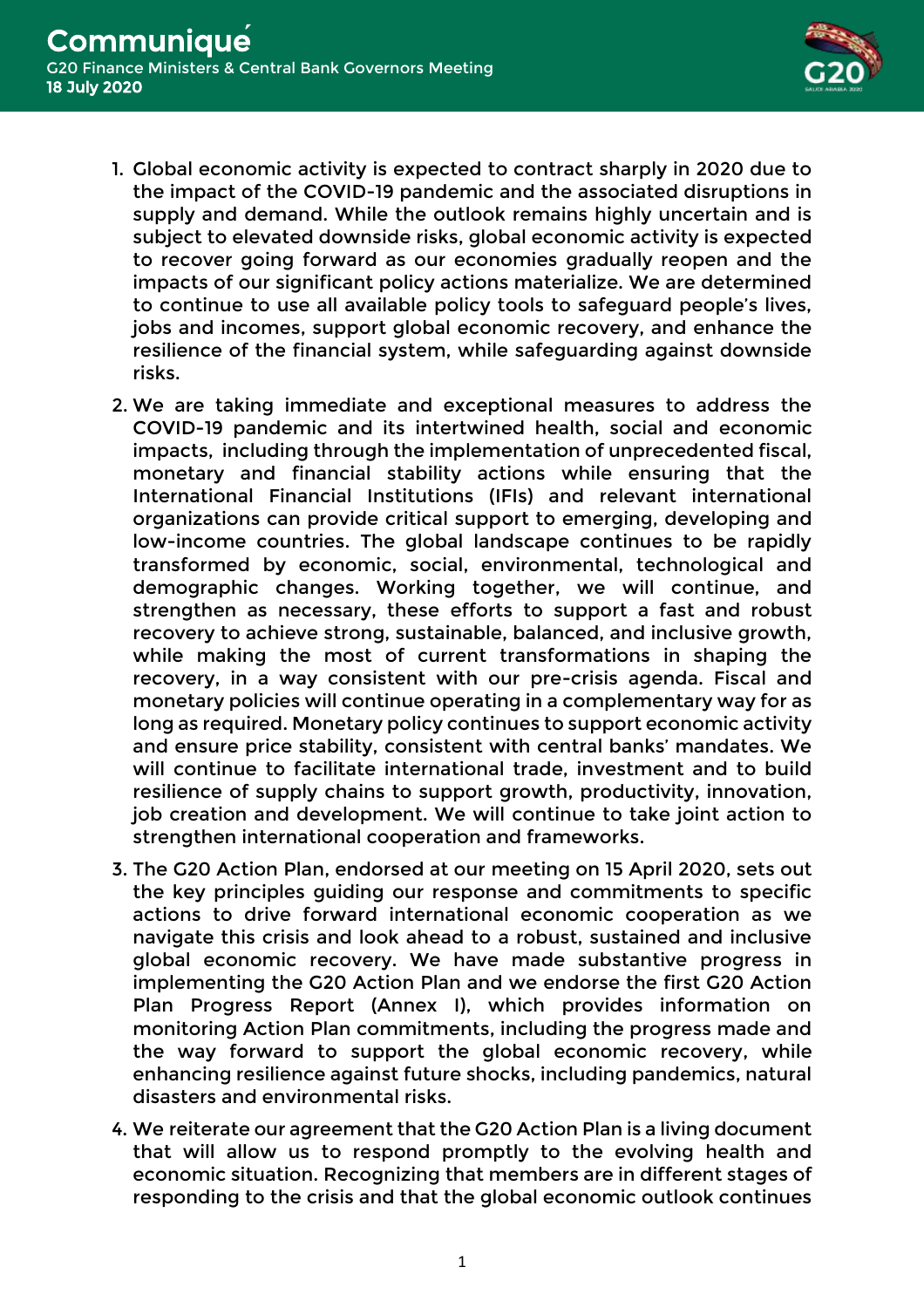

to evolve, further steps are needed. In particular, the third pillar of the G20 Action Plan - returning to strong, sustainable, balanced, and inclusive growth once containment measures are lifted – provides the basis to cooperate in support of the global economic recovery. Building on our previous commitments and taking into account discussions at the upcoming joint meeting of G20 Finance and Health Ministers, we task the relevant working groups to develop an updated G20 Action Plan that will be presented to our meeting in October 2020 ahead of the G20 Leaders' Summit in November 2020. We reaffirm our commitment to regularly review, update, track implementation, and report on the G20 Action Plan.

- 5. The COVID-19 pandemic has reinforced the need to enhance access to opportunities for all. We will continue our efforts to reduce inequalities, reaffirming our previous commitments to promote inclusive growth. We will also continue to address the disproportionate impact of the crisis on the most vulnerable segments of society. In this context, we endorse the G20 Menu of Policy Options to Enhance Access to Opportunities for All as a valuable set of policy options that can be leveraged to support the immediate response to the COVID-19 pandemic and move towards a strong, sustainable, balanced and inclusive recovery.
- 6. We welcome the progress achieved under the Debt Service Suspension Initiative (DSSI). As of 18 July 2020, 42 countries have requested to benefit from the DSSI, amounting to an estimated USD 5.3 billion of 2020 debt service to be deferred. The International Monetary Fund (IMF) and the World Bank Group (WBG) have proposed a fiscal monitoring framework and a process to strengthen the quality and consistency of debt data and improve debt disclosure. To provide maximum support to DSSI-eligible countries, we will continue to closely coordinate in its implementation. All official bilateral creditors should implement this initiative fully and in a transparent manner. While protecting their current ratings and low cost of funding, Multilateral Development Banks (MDBs) are encouraged to go further on their collective efforts in supporting the DSSI, including through providing DSSI-eligible countries with net positive financial flows over the suspension period of the DSSI, and further details on the new money provided to each eligible country. We take note of the Institute of International Finance (IIF) Terms of Reference for Voluntary Private Sector Participation. We note the need for further progress and strongly encourage private creditors to participate in the DSSI on comparable terms when requested by eligible countries. We will consider a possible extension of the DSSI in the second half of 2020, taking into account the development of the COVID-19 pandemic situation and the findings of a report from the IMF and WBG on the liquidity needs of eligible countries, which will be submitted to the G20 in advance of our meeting in October 2020. We also look forward to an update on the implementation of IIF's Voluntary Principles for Debt Transparency, including on work to identify a data repository.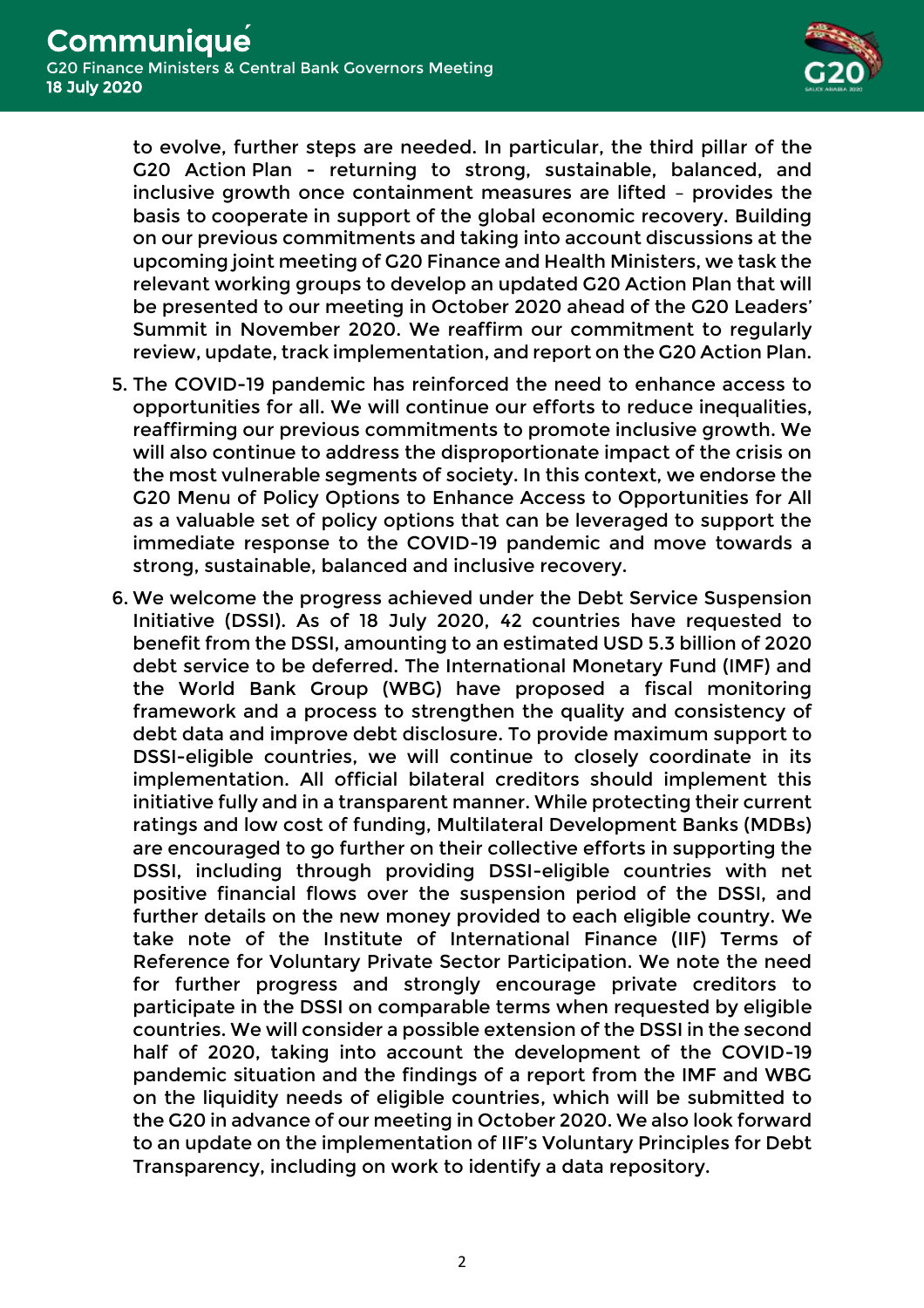

- 7. We remain determined to act swiftly, individually and collectively, including through IFIs, to safeguard financial stability against short-term risks while strengthening long-term financial resilience and supporting growth, including through promoting sustainable capital flows and developing domestic capital markets. We welcome the High-Level Ministerial Conference held by the G20 and Paris Forum on 8 July 2020 "Tackling the COVID-19 Crisis – Restoring Sustainable Flows of Capital and Robust Financing for Development", whose discussions help inform the work on these issues.
- 8. We reiterate our commitment to ensure a stronger global financial safety net with a strong, quota-based, and adequately resourced IMF at its center, and will keep demands on the IMF resources under close review. We welcome the actions taken by the IMF in response to the crisis. We welcome the immediate financial contributions pledged to strengthen the IMF's crisis response capacity to address the critical funding needs of low-income countries and call for more and urgent contributions. We also call on the IMF to explore additional tools that could serve its members' needs as the crisis evolves, drawing on relevant experiences from previous crises.
- 9. Infrastructure is a driver of growth and prosperity, is critical to promoting economic recovery and resilience, and can be further enhanced through the use of technology. We endorse the G20 Riyadh InfraTech Agenda, which promotes the use of technology in infrastructure, with the aim of improving investment decisions over the lifecycle, enhancing value for money of infrastructure projects, and promoting quality infrastructure investments for the delivery of better social, economic and environmental outcomes. In line with the G20 Roadmap for Infrastructure as an Asset Class, we welcome the G20/OECD Report on the Collaboration with Institutional Investors and Asset Managers on Infrastructure Investment, which reflects investors' view on issues and challenges affecting private investment in infrastructure and presents policy options to address them. We look forward to continuing this work through a structured collaboration in a flexible manner, with the participation of interested MDBs and International Organizations (IOs). We welcome the progress made so far and will advance the work related to the G20 Principles for Quality Infrastructure Investment, including through the member-led case study survey and the continued exploration of possible indicators. We recognize the need to better inform infrastructure investment decisions through the ongoing work on access to data.
- 10.We will continue our cooperation for a globally fair, sustainable, and modern international tax system. We acknowledge that the COVID-19 pandemic has impacted the work of addressing the tax challenges arising from the digitalization of the economy. We stress the importance of the G20/OECD Inclusive Framework on Base Erosion and Profit Shifting (BEPS) to continue advancing the work on a global and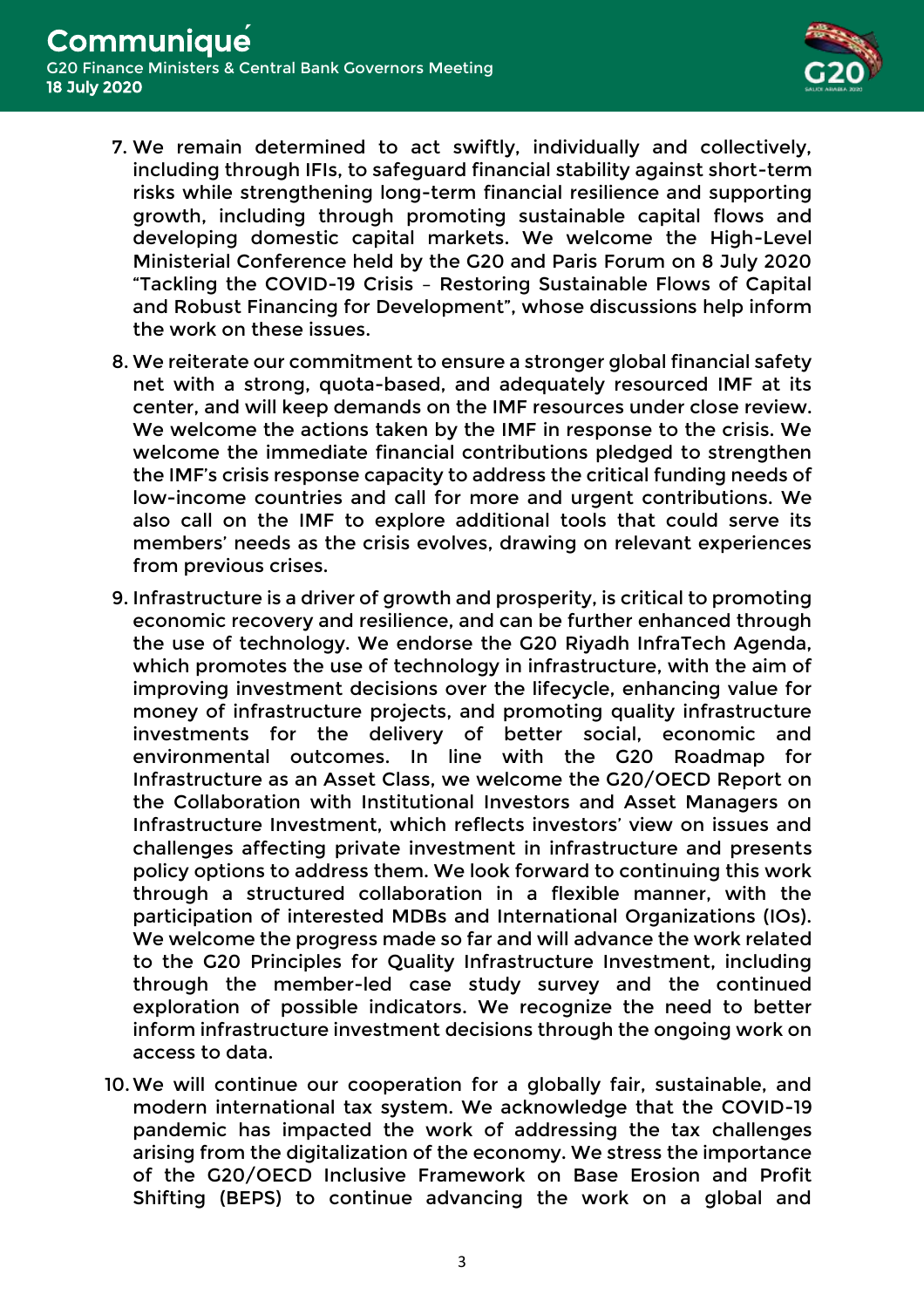

consensus-based solution with a report on the blueprints for each pillar to be submitted to our next meeting in October 2020. We remain committed to further progress on both pillars to overcome remaining differences and reaffirm our commitment to reach a global and consensus-based solution this year. We welcome the progress made on implementing the internationally agreed tax transparency standards and the progress made on the established automatic exchange of information, as well as its advancement, marked by the agreement on the model reporting rules for digital platforms for interested countries. We welcome the annual BEPS Progress Report of the G20/OECD Inclusive Framework on BEPS. We also welcome the Progress Report of the Platform for Collaboration on Tax and continue our support to developing countries in strengthening their tax capacity to build sustainable tax revenue bases.

- 11.We reiterate our commitment to the five principles set out in the Financial Stability Board (FSB)'s report on COVID-19 to the G20 in April 2020, which underpin national and international responses to the COVID-19 pandemic. We welcome that these responses have been largely in line with, and have reconfirmed commitment to, international standards. We welcome the FSB's update on COVID-19, highlighting financial stability implications and policy measures taken. We ask the FSB to continue monitoring financial sector vulnerabilities, including those related to liquidity, solvency, and pro-cyclicality, with special attention to the situation of non-financial corporates, and coordinating and communicating clearly on regulatory and supervisory measures among its member jurisdictions, IOs and Standard-Setting Bodies (SSBs). We support using the existing flexibility within international regulatory standards, including on the use of capital and liquidity buffers, without compromising on the previously agreed reforms. We will continue to consider how to safeguard the banking sector's loss absorbency and lending capacity, including through our approaches regarding constraints on dividends and share buybacks, taking into account country circumstances. We welcome the FSB plan to carry out, by November 2020, a holistic review of the market conditions that prevailed during March 2020, including the implications by the non-bank financial intermediation (NBFI) sector, drawing on the work by the SSBs. We welcome the public consultation report on the FSB's evaluation of the effects of Too-Big-To-Fail reforms, which highlights the significant benefits of these reforms and the need for further work to address remaining obstacles to resolvability. Mobilizing sustainable finance and strengthening financial inclusion are important for global growth and stability. The FSB is continuing to examine the financial stability implications of climate change. We welcome growing private sector participation and transparency in these areas.
- 12. The impact of COVID-19 has highlighted that the underlying markets that LIBOR seeks to measure are no longer sufficiently active. We reaffirm the importance of the end-2021 deadline for the transition away from LIBOR.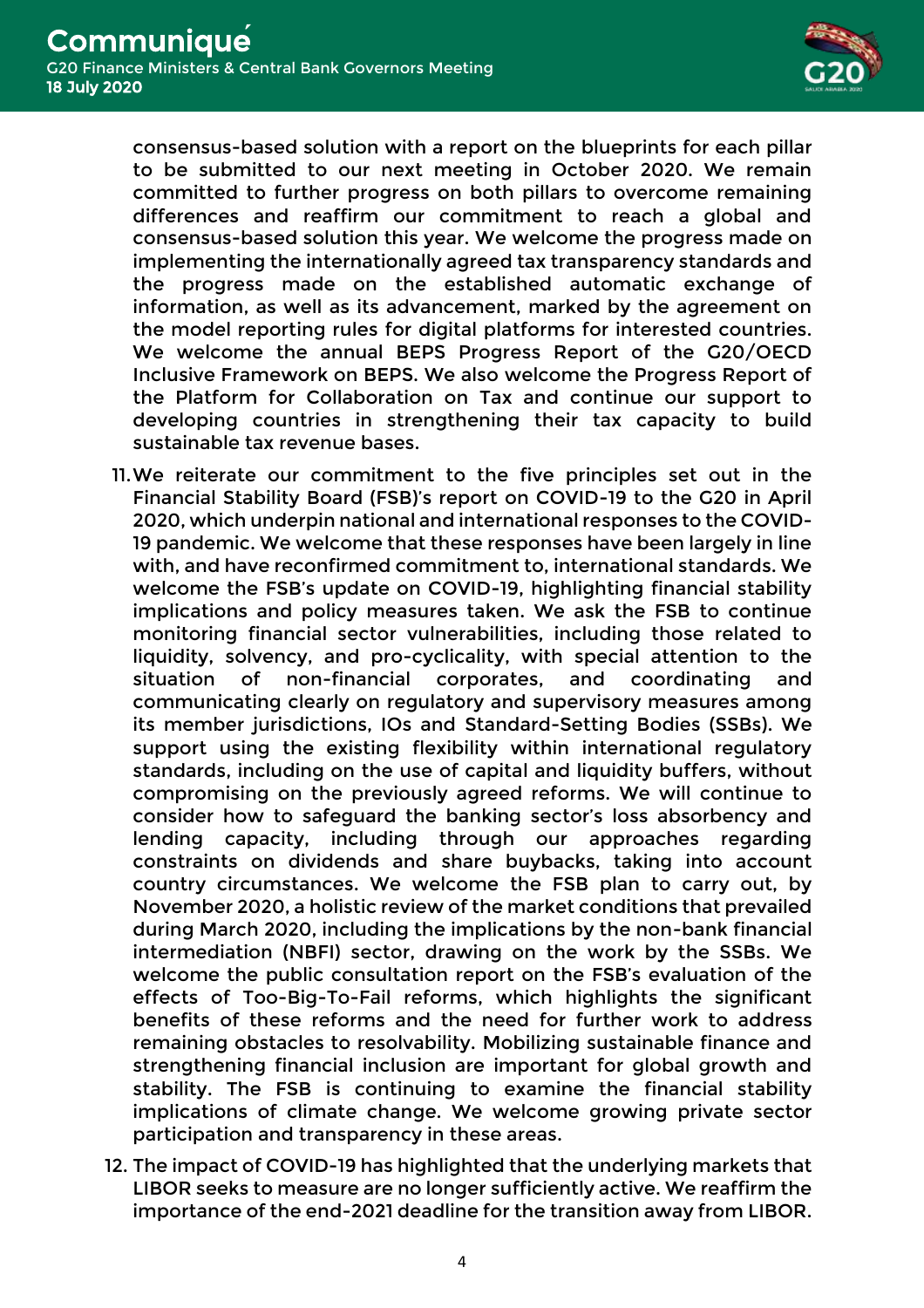

We welcome the FSB's assessment of the level of readiness among market participants and authorities, including its recommendations for addressing remaining challenges and supporting the global transition from LIBOR. We ask the FSB, in collaboration with relevant IOs and SSBs, to continue to monitor LIBOR exposures, transition status and progress in implementing the recommendations in its July 2020 Report to the G20.

- 13. The pandemic has reaffirmed the need to enhance global cross-border payment arrangements to facilitate lower-cost, faster, more accessible and more transparent payment transactions, including for remittances. We welcome the Committee on Payments and Market Infrastructures (CPMI)'s stage two report, which sets out a comprehensive set of "building blocks" to enhance cross-border payment arrangements by addressing long standing frictions. We look forward to the G20 roadmap to enhance global cross-border payment arrangements to be delivered by the FSB, in coordination with IOs and SSBs, by our meeting in October 2020, which will include practical steps and indicative timeframes needed.
- 14. To harness the opportunities from digital technologies to advance financial inclusion, we endorse the G20 High-level Policy Guidelines on Digital Financial Inclusion for Youth, Women, and SMEs prepared by the Global Partnership for Financial Inclusion (GPFI). We welcome the steps taken by the GPFI to complete the final streamlining activities outlined in the "GPFI Work Program and Structure: A Roadmap to 2020", including the Financial Inclusion Action Plan and the Terms of Reference update.
- 15. We support the Anti-money laundering (AML)/Counter-terrorist financing (CFT) policy measures detailed in the Financial Action Task Force (FATF)'s report on COVID-19, and we reaffirm our support for the FATF, as the global standard-setting body for preventing and combating money laundering, terrorist financing and proliferation financing. We reiterate our strong commitment to tackle all sources, techniques and channels of these threats. We reaffirm our commitment to strengthening the FATF's global network of regional bodies, including by supporting their expertise in mutual evaluations, and call for the full, effective and swift implementation of the FATF standards worldwide. We ask the FATF to remain vigilant with respect to emerging financial technologies that may allow for new methods of illicit financing and commend its enhanced focus on those technologies' potential to support AML and CFT efforts.
- 16. We emphasize our ongoing support for the G20 Compact with Africa (CwA) initiative and underline the importance of enhanced cooperation between all partners, particularly in these challenging times.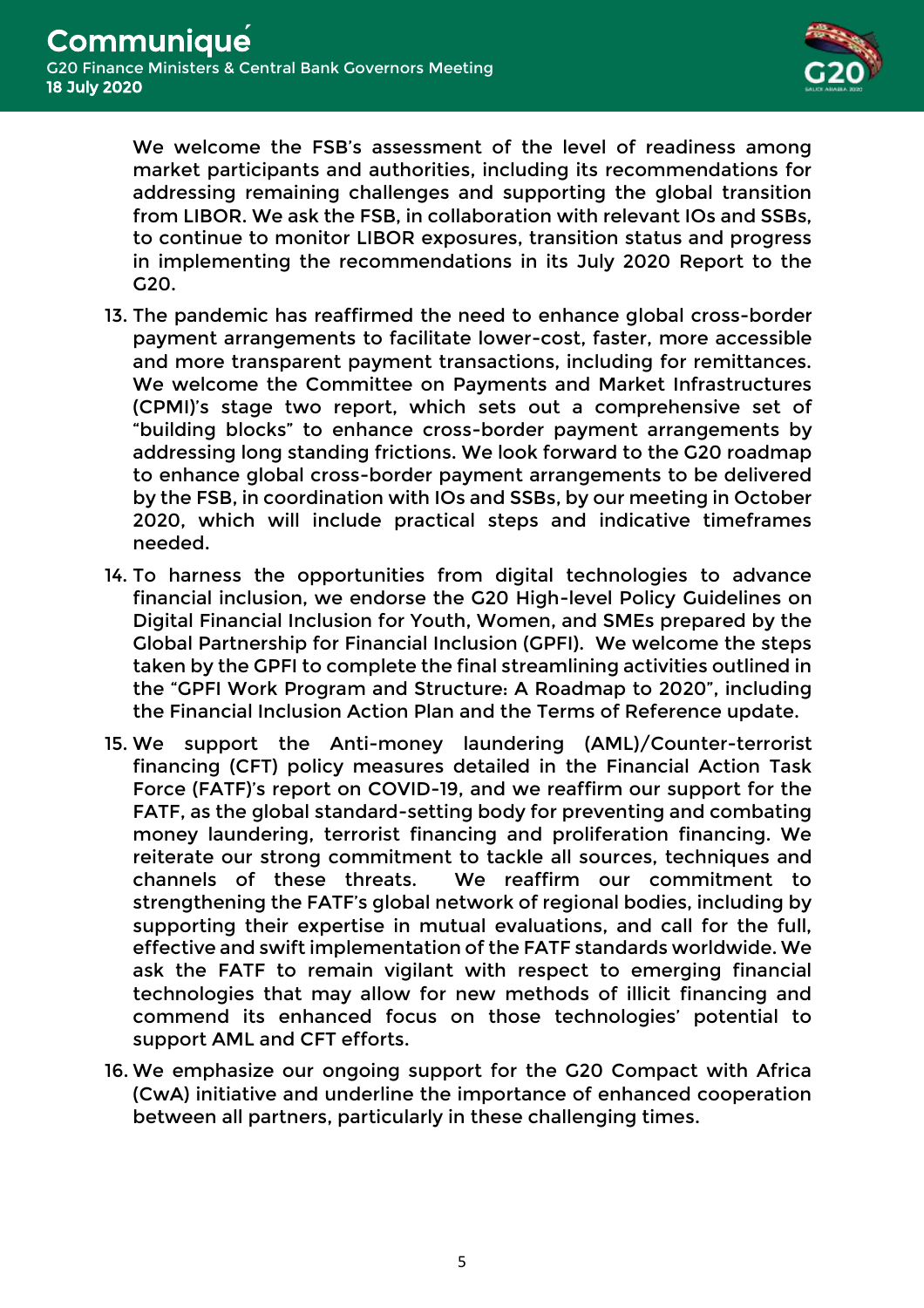

### Annex I: Action Plan Progress Report.

### Introduction:

Our collective goal, set by G20 Leaders in the extraordinary Leaders' Summit held on 26 March 2020, is to protect lives; safeguard people's jobs and incomes; restore confidence, preserve financial stability, revive growth and recover stronger; minimize disruptions to global supply chains; provide help to all countries in need of assistance; and coordinate on public health and financial measures. The G20 Finance Ministers and Central Bank Governors (FMCBGs) endorsed on 15 April 2020 the G20 Action Plan – Supporting the Global Economy through the COVID-19 Pandemic (the "Action Plan"), which sets out the key principles guiding the G20 response and its commitments to specific actions to drive forward international economic cooperation as we navigate this crisis and look ahead to a robust, sustained and inclusive global economic recovery.

G20 FMCBGs committed to regularly review, track implementation, update and report on the Action Plan in upcoming FMCBG meetings and the G20 Leaders' Summit in November 2020. To deliver on this commitment, this progress report is prepared to provide information on monitoring Action Plan commitments, including the progress made and the way forward to support the global economic recovery, while enhancing resilience against future shocks.

The assessment undertaken is based on members' inputs and the analytical contributions received from relevant international organizations. In preparing this report, care has been taken to account for the heterogeneity in trajectory, impact, experiences and policy responses across members in dealing with the COVID-19 pandemic.

### Pillar 1: The Health Response – Saving Lives.

| $\#$         | <b>Commitment</b><br>(as made on 15 April 2020)                                                                                                                                                               | <b>Status Update and the Way Forward</b>                                                                                                                                                                                                                                                                                                                                                                                                                                                                                                                                                                                                                                                                                                  |
|--------------|---------------------------------------------------------------------------------------------------------------------------------------------------------------------------------------------------------------|-------------------------------------------------------------------------------------------------------------------------------------------------------------------------------------------------------------------------------------------------------------------------------------------------------------------------------------------------------------------------------------------------------------------------------------------------------------------------------------------------------------------------------------------------------------------------------------------------------------------------------------------------------------------------------------------------------------------------------------------|
|              | and the continued sharing of timely,<br>transparent and standardized data and<br>information between countries including on<br>health measures and the effectiveness of non-<br>pharmaceutical interventions. | We commit to full compliance with the   On 19 May 2020, the World Health Assembly (WHA) adopted resolution A73.1,  <br>International Health Regulations (IHR 2005) requesting the World Health Organization (WHO) to initiate, at the earliest<br>appropriate moment, and in consultation with Member States, a stepwise<br>process of impartial, independent and comprehensive evaluation, including<br>using existing mechanisms, as appropriate, to review experience gained and<br>lessons learned from the international health response to COVID-19, including,<br>among other activities, the functioning of the IHR and the status of<br>implementation of the relevant recommendations of the previous IHR Review<br>Committees. |
| $\mathbf{2}$ | We will take forward the G20 Leaders'<br>commitment to provide immediate resources<br>to key entities in global health, on a voluntary                                                                        |                                                                                                                                                                                                                                                                                                                                                                                                                                                                                                                                                                                                                                                                                                                                           |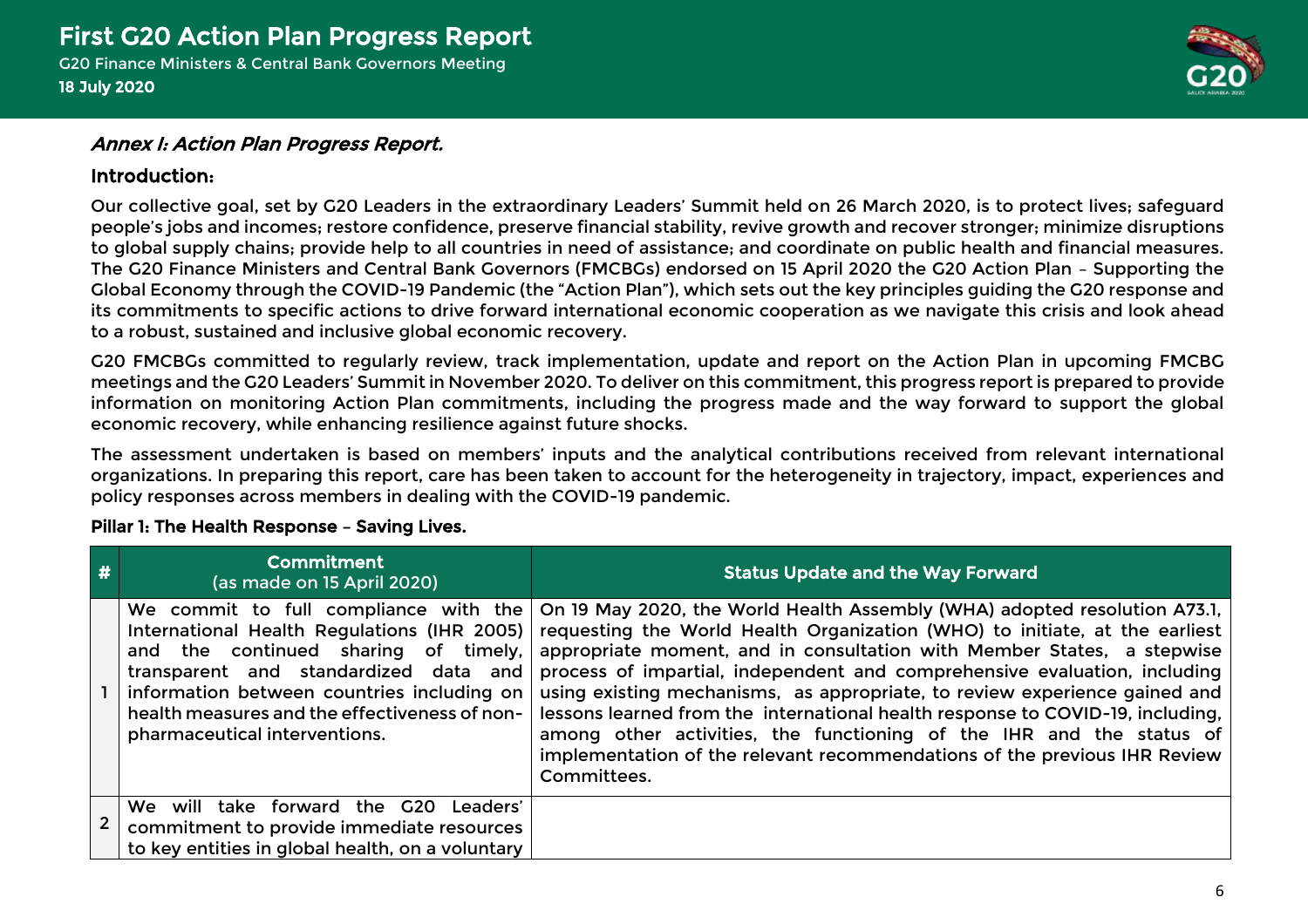

|                | basis. We will quickly work together and with<br>stakeholders to close the financing gap in<br>global health.                                                                                                                                                                                                                                                                                                  | On 24 April 2020, the "Access to COVID-19 Tools (ACT) Accelerator" was<br>launched as a landmark of global and timely collaboration for the accelerated<br>development, production and equitable access to new COVID-19 tools.                                                                                                                                                                                                                                                                                                               |
|----------------|----------------------------------------------------------------------------------------------------------------------------------------------------------------------------------------------------------------------------------------------------------------------------------------------------------------------------------------------------------------------------------------------------------------|----------------------------------------------------------------------------------------------------------------------------------------------------------------------------------------------------------------------------------------------------------------------------------------------------------------------------------------------------------------------------------------------------------------------------------------------------------------------------------------------------------------------------------------------|
| $\overline{3}$ | We encourage voluntary contributions to all<br>initiatives,<br>organizations<br>relevant<br>and<br>financing platforms that contribute towards<br>manufacturing<br>development,<br>the<br>and<br>of COVID-19<br>distribution<br>diagnostics,<br>therapeutics and vaccines.                                                                                                                                     | G20 countries and partners have initiated, co-led and contributed to various<br>fundraising events. On 4 May 2020, the "Coronavirus Global Response Pledging<br>Summit" was organized for raising resources to bridge the financing gap in<br>global health to develop and deliver COVID-19 vaccines, along with diagnostics<br>and therapeutic resources and based on the assessment of the Global<br>Preparedness and Monitoring Board (GPMB) in early March 2020. This was                                                                |
| $\overline{4}$ | We call on the relevant International<br>Organizations and expert bodies and alliances<br>to produce an evidence-based report, under<br>the leadership of the WHO, highlighting the<br>actions necessary and the financing gaps for<br>COVID-19 that need to be filled.                                                                                                                                        | followed by the 'Global Goal: Unite for Our Future' campaign launched on 28<br>May, which culminated in the global pledging summit on 27 June. Both events<br>raised around USD 18 billion.<br>The Global Vaccine Summit on 4 June also raised USD 500 million for Gavi's<br><b>COVAX Advanced Market Commitment (AMC).</b>                                                                                                                                                                                                                  |
|                | We agree that emergency trade measures<br>designed to tackle COVID-19, if deemed<br>necessary, must be targeted, proportionate,<br>transparent and temporary, and that they do<br>not create unnecessary barriers to trade or<br>disruption to global supply chains, and are<br>consistent with WTO rules. We are actively<br>working to ensure the continued flow of vital<br>medical supplies and equipment. | G20 Trade and Investment Ministers held a meeting on 14 May 2020, during<br>which they have reaffirmed their determination to cooperate and coordinate to<br>mitigate the impact of the COVID-19 pandemic on trade and investment and to<br>contribute to laying a solid foundation for global economic recovery based on a<br>strong, sustainable, balanced, and inclusive growth. They endorsed the "G20<br>Actions to Support World Trade and Investment in Response to COVID-19",<br>prepared by the Trade and Investment Working Group. |
| 6              | We commit to work with Health Ministers to<br>address and mitigate the impacts of the<br>COVID-19 pandemic and look forward to a<br>joint meeting of Finance and Health Ministers<br>in the coming months.                                                                                                                                                                                                     | A joint G20 Finance and Health Ministers meeting will be held in September<br>2020 to discuss progress and global gaps in pandemic preparedness and<br>response.                                                                                                                                                                                                                                                                                                                                                                             |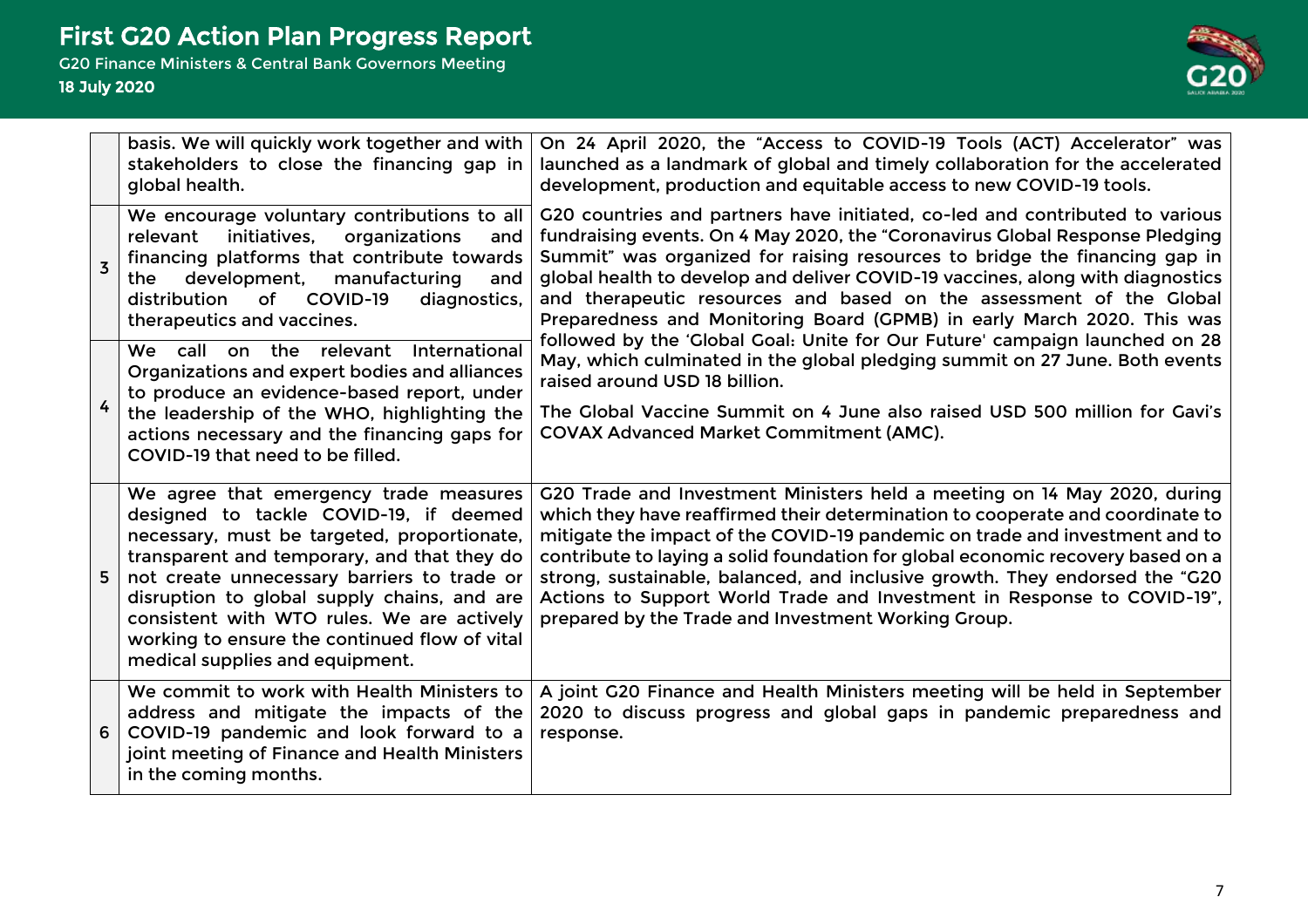

#### Pillar 2: Economic and Financial Response – support the vulnerable and maintain conditions for a strong recovery.

Members have undertaken unprecedented levels of fiscal, monetary and regulatory support to protect businesses, households and income for individuals and businesses. The IMF notes that global fiscal support has amounted to a sizeable circa \$11 trillion. This has focused primarily on protecting lives and softening the immediate economic impact of the health crisis and containment measures, to safeguard conditions for a rebound in economic activity post the lifting of lockdown measures. Fiscal action, combined with monetary policy support, has allowed G20 members to limit the economic disruption by supporting households, businesses and the financial sector. The extent of support has varied across countries, partly reflecting differences in fiscal space and timing of COVID-19 infections. A more detailed assessment of implementation of each commitment under this section is set out in the rest of the report.

A key implementation challenge continues to be how the need for fiscal and monetary support is balanced, to minimize the impact of the pandemic, with the varying policy space available. This is particularly limited for emerging and developing economies, which face tighter borrowing constraints as a result of the spillovers of this crisis.

Going forward, a key consideration for G20 members will be balancing the phasing out of temporary substantial support and reducing the risk of repeat waves of infections, whilst seeking to establish the economic recovery. Public spending should be welltargeted to support the most vulnerable and provide the investment needed for a sustainable recovery. Policy support will be needed to support demand and secure the recovery without inhibiting reallocation of workers and businesses to new opportunities. Members will need to support business and household confidence for activity to resume, while considering the continued health impact of the pandemic. Continued international cooperation, notably through the G20, will be critical to support confidence in the recovery.

| # | <b>Commitment</b><br>(as made on 15 April 2020)                                                                                                                                                                                                                                                       | <b>Status Update</b>                                                                                                                                                                                                                                                                                                                                                                                                                                                                                                                                                                                                                                                                                                    |
|---|-------------------------------------------------------------------------------------------------------------------------------------------------------------------------------------------------------------------------------------------------------------------------------------------------------|-------------------------------------------------------------------------------------------------------------------------------------------------------------------------------------------------------------------------------------------------------------------------------------------------------------------------------------------------------------------------------------------------------------------------------------------------------------------------------------------------------------------------------------------------------------------------------------------------------------------------------------------------------------------------------------------------------------------------|
|   | providing substantial<br>We commit to<br>support to businesses, especially small-<br>medium sized enterprises, and households<br>most affected by this crisis, to minimize<br>the pain of the temporary shock and<br>ensure that disruption does not cause<br>long-term damage to the global economy. | Across G20 advanced economies, financial support for businesses made up the<br>largest share of fiscal measures - equal to 15 percent (approx.) of GDP versus 7.5<br>percent (approx.) of GDP for non-business support, on average. Among G20<br>emerging market economies, fiscal interventions were also concentrated in the<br>business sector - equal to 4 percent (approx.) of GDP versus close to 2.5 percent<br>of GDP for non-business support, on average. It is worth noting the underlying<br>difference between above-the-line fiscal support (inc. spending and revenues<br>included in the calculation of the fiscal balance) and below-the-line support (inc.<br>financing transactions and guarantees). |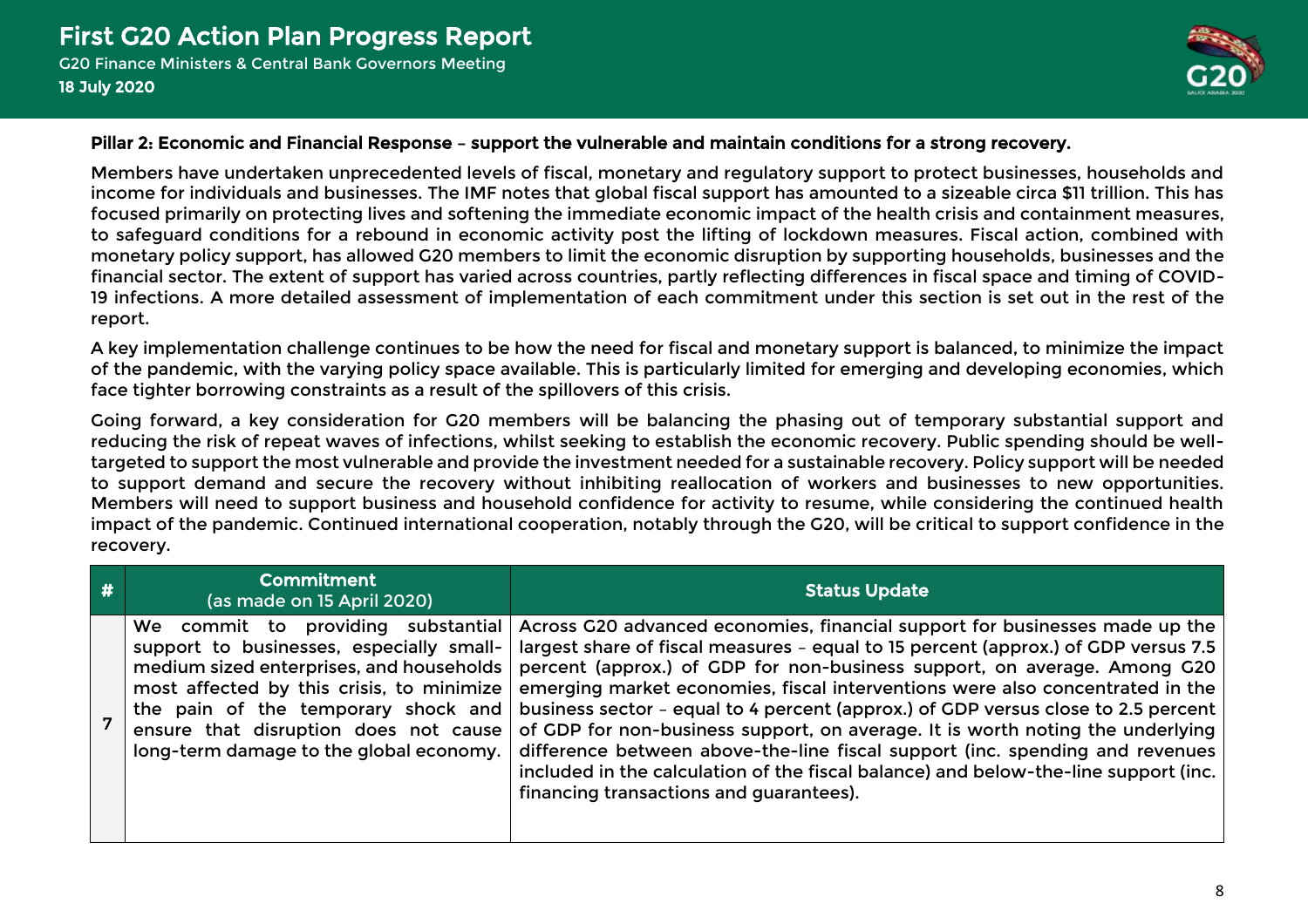

|   |                                                                                                                                                           | Most members have announced extensive support in the form of loans,<br>recapitalizations and loan guarantees. Linked to this, many members have<br>reduced taxes by relaxing rules determining the tax base for firms (e.g. by<br>extending loss carry-back or depreciation allowances). Support by members to<br>lessen the cost of employees during the crisis, e.g. extending sick leave, aligning<br>with quarantine requirements, providing direct income support, has also<br>provided significant short-term support to businesses.                                                                                                                             |
|---|-----------------------------------------------------------------------------------------------------------------------------------------------------------|------------------------------------------------------------------------------------------------------------------------------------------------------------------------------------------------------------------------------------------------------------------------------------------------------------------------------------------------------------------------------------------------------------------------------------------------------------------------------------------------------------------------------------------------------------------------------------------------------------------------------------------------------------------------|
|   | We commit to supplying targeted liquidity<br>and funding support, to businesses and<br>small-medium sized enterprises.                                    | In response to the economic and market stress in the wake of the pandemic,<br>governments have developed support programmes to provide emergency<br>funding to businesses by addressing strains in cash inflows and outflows. Central<br>banks responded by offering short-term liquidity measures, and many<br>governments provided targeted measures to prevent a wave of insolvencies of<br>fundamentally viable companies, while minimizing the fiscal cost.                                                                                                                                                                                                       |
| 8 |                                                                                                                                                           | The OECD notes that government programmes that seek to provide forms of<br>capital to corporates and small and medium-sized enterprises (SMEs) have a<br>number of design features tailored to meet urgent demand for financing while<br>reducing moral hazard e.g. purchases of short-term commercial paper, as well as<br>indirect lending through banks, e.g. expanded collateral eligibility, and indirect<br>and direct lending to firms. Many lending programmes - particularly to SMEs -<br>rely on banks to facilitate lending, which can result in them taking on additional<br>credit risk, e.g. increasing firms' leverage or the cost of refinancing debt. |
|   | We commit to supporting individuals and<br>households to retain their attachment to<br>the labour market, including through<br>flexible forms of working. | G20 countries have taken unprecedented action to support individuals and<br>households, acknowledging the importance of retaining attachments to the<br>labour market to accelerate the economic rebound.                                                                                                                                                                                                                                                                                                                                                                                                                                                              |
| 9 |                                                                                                                                                           | Governments have provided subsidies to firms to keep employees on payrolls<br>and/or refunds of insurance premiums if firms minimized layoffs. The IMF notes<br>that across G20 advanced economies these measures amounted to \$1.1 trillion or<br>an average of 2.5 percent of GDP, and in G20 emerging market economies to<br>about \$22.5 billion or an average of 0.1 percent of GDP.                                                                                                                                                                                                                                                                              |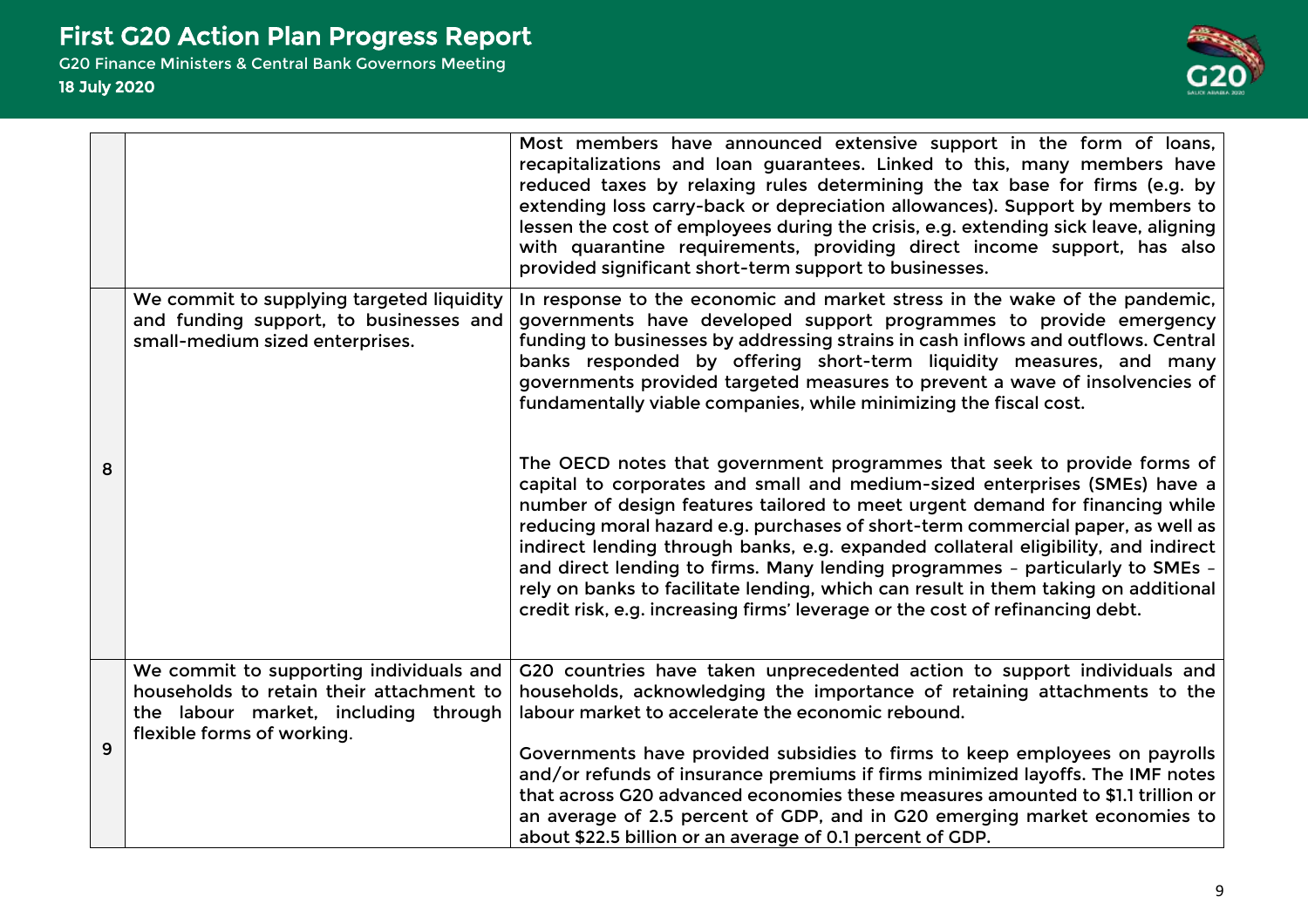

|                   | We commit to providing support to<br>individuals, particularly whose income<br>levels are negatively affected, to reduce<br>the impact on households and businesses.                                                              | Members have undertaken significant measures to support individuals', their<br>attachment to the labour market and support vulnerable households with the aim<br>of reducing (or at least limiting an increase in) inequality. Specific examples<br>include providing income replacement to sick/quarantined workers and<br>supporting workers/families with caring responsibilities.                                                                                                                                                                   |
|-------------------|-----------------------------------------------------------------------------------------------------------------------------------------------------------------------------------------------------------------------------------|---------------------------------------------------------------------------------------------------------------------------------------------------------------------------------------------------------------------------------------------------------------------------------------------------------------------------------------------------------------------------------------------------------------------------------------------------------------------------------------------------------------------------------------------------------|
| 10                |                                                                                                                                                                                                                                   | The IMF notes that across the G20, support for individuals amounted to around \$1<br>trillion, or an average of 2.5 percent of GDP in advanced economies, and \$128<br>billion, or an average of 0.6 percent of GDP in emerging market economies.                                                                                                                                                                                                                                                                                                       |
|                   |                                                                                                                                                                                                                                   | Governments have also extended provisions to protect workers and families who<br>lose their jobs or self-employed income e.g. extending access to unemployment<br>benefits; providing easier access to benefits targeted at lower income countries,<br>ensuring food access for vulnerable populations e.g. food assistance programmes<br>and providing direct cash transfers.                                                                                                                                                                          |
| 11                | We commit to promote financial inclusion<br>by maintaining accessible and affordable<br>financial products and services through<br>conventional and responsible digital<br>means while ensuring financial consumer<br>protection. | Progress will be reported by October 2020.                                                                                                                                                                                                                                                                                                                                                                                                                                                                                                              |
|                   | We pledge to continue to put in place a<br>comprehensive package of monetary and<br>regulatory policy measures to support<br>economic and financial stability, and                                                                | Alongside, the fiscal policy response, monetary and financial policies have been<br>eased considerably in response to the pandemic and the ensuing financial market<br>conditions.                                                                                                                                                                                                                                                                                                                                                                      |
| $12 \overline{ }$ | together with fiscal response, ensure an<br>of<br>appropriate<br>overall<br>degree<br>macroeconomic policy support.                                                                                                               | Many central banks have cut policy interest rates and committed to buy large<br>amounts of sovereign and private assets to keep longer-term interest rates low.<br>Across the G20 membership, numerous measures to support liquidity and to<br>boost bank lending to businesses and households have been implemented, e.g.<br>lowering counter-cyclical capital or other systemic risk buffers, encouragement<br>to use capital and liquidity buffers, and reserve requirements or various other<br>modifications in financial regulations or guidance. |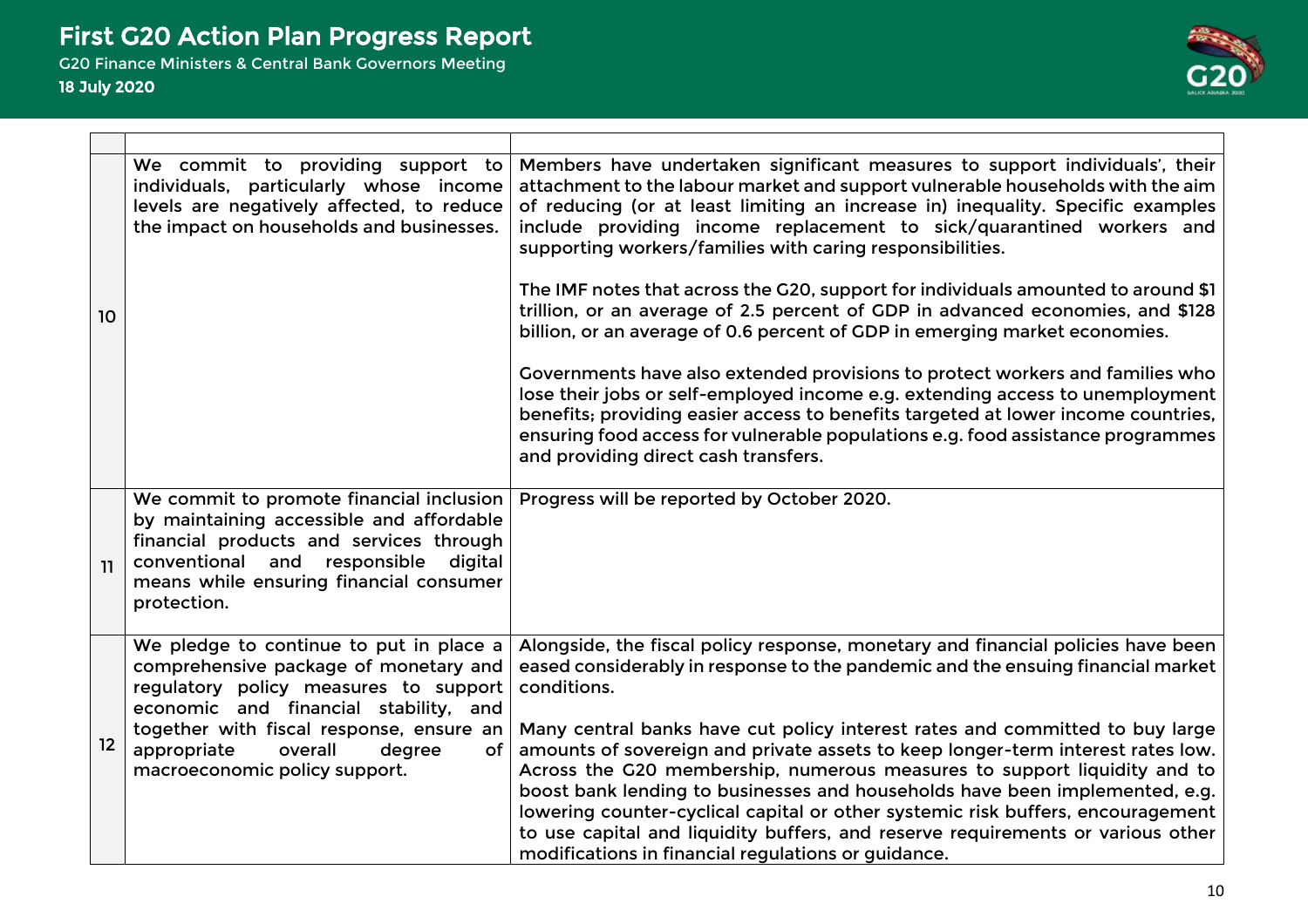

| 13 | Central banks stand ready to do whatever<br>it takes to support economies across the<br>full range of instruments consistent with<br>their mandates. Coordinated actions taken<br>by G20 member central banks should<br>continue to help facilitate liquidity flows<br>between economies.                                                                                                                                                                                                                                                                                                                                                                                                        | Actions by central banks have led to a significant increase in market liquidity,<br>helping to ease stress in financial markets and minimise risks of financial stability<br>problems following the necessary containment measures.<br>While maintaining sufficient liquidity and financial stability is key at this stage of<br>the crisis, the implemented measures should continue to support the supply of<br>credit in the economy during the economic recovery.                                                                                                                                                                                                                                                                                                                                                                                                                                                                                                                                                                                                                                                                                                                                                                                                                                                                                                                                                                                                      |
|----|--------------------------------------------------------------------------------------------------------------------------------------------------------------------------------------------------------------------------------------------------------------------------------------------------------------------------------------------------------------------------------------------------------------------------------------------------------------------------------------------------------------------------------------------------------------------------------------------------------------------------------------------------------------------------------------------------|----------------------------------------------------------------------------------------------------------------------------------------------------------------------------------------------------------------------------------------------------------------------------------------------------------------------------------------------------------------------------------------------------------------------------------------------------------------------------------------------------------------------------------------------------------------------------------------------------------------------------------------------------------------------------------------------------------------------------------------------------------------------------------------------------------------------------------------------------------------------------------------------------------------------------------------------------------------------------------------------------------------------------------------------------------------------------------------------------------------------------------------------------------------------------------------------------------------------------------------------------------------------------------------------------------------------------------------------------------------------------------------------------------------------------------------------------------------------------|
| 14 | We commit to follow the FSB's principles in<br>its COVID-19 report to the G20 to monitor<br>and share information on a timely basis to<br>assess and address financial stability risks<br>from COVID-19; recognize and use the<br>flexibility built into existing financial<br>standards to support our response; seek<br>opportunities to temporarily reduce<br>operational burdens<br>on firms<br>and<br>authorities;<br>act<br>consistently<br>with<br>international standards, and not roll back<br>reforms or compromise the underlying<br>of<br>existing<br>objectives<br>international<br>standards; and coordinate on the future<br>timely unwinding of the temporary<br>measures taken. | The FSB Principles have guided responses to COVID-19 to date. G20 members<br>have undertaken ongoing monitoring and information sharing to support<br>effective crisis management and have used stress tests and scenario analyses to<br>evaluate the impact of COVID-19 on solvency and provide policymakers with an<br>understanding of how economic recovery scenarios may affect financial<br>resilience. Cross-border coordination has helped to preserve consistency with<br>international standards when using the in-built flexibility in regulatory and<br>supervisory frameworks. Most measures taken to deal with the COVID-19 shock<br>use the flexibility available in international standards by design, including in the<br>form of system-wide and firm-specific buffers. In a few cases, individual<br>temporary measures went beyond the flexibility of those standards, in order to<br>respond to extreme financial conditions and provide operational flexibility to<br>financial institutions. To free up staff resources at firms and authorities to be<br>deployed on COVID-19 responses, authorities, the FSB and other standard setting<br>bodies (SSBs) took actions to alleviate operational burdens. When the economy<br>has recovered, the FSB and other SSBs will coordinate on the future timely<br>unwinding of the temporary measures taken, as well as addressing any areas<br>where existing policy frameworks have been found wanting. |
| 15 | We ask the FSB to continue supporting<br>international cooperation and coordination<br>on the COVID-19 response<br>through<br>information<br>assessing<br>sharing,<br>vulnerabilities, and coordinating on the<br>response to policy issues, including                                                                                                                                                                                                                                                                                                                                                                                                                                           | The FSB continues to support international cooperation and coordination on the<br>COVID-19 response through three key channels underpinned by the FSB<br>principles: regularly sharing information on and supporting domestic<br>assessments of policy responses; assessing vulnerabilities in the global financial<br>system to support assessments of the appropriateness of financial policy<br>responses and potential adjustments; and coordinating on the response to policy                                                                                                                                                                                                                                                                                                                                                                                                                                                                                                                                                                                                                                                                                                                                                                                                                                                                                                                                                                                         |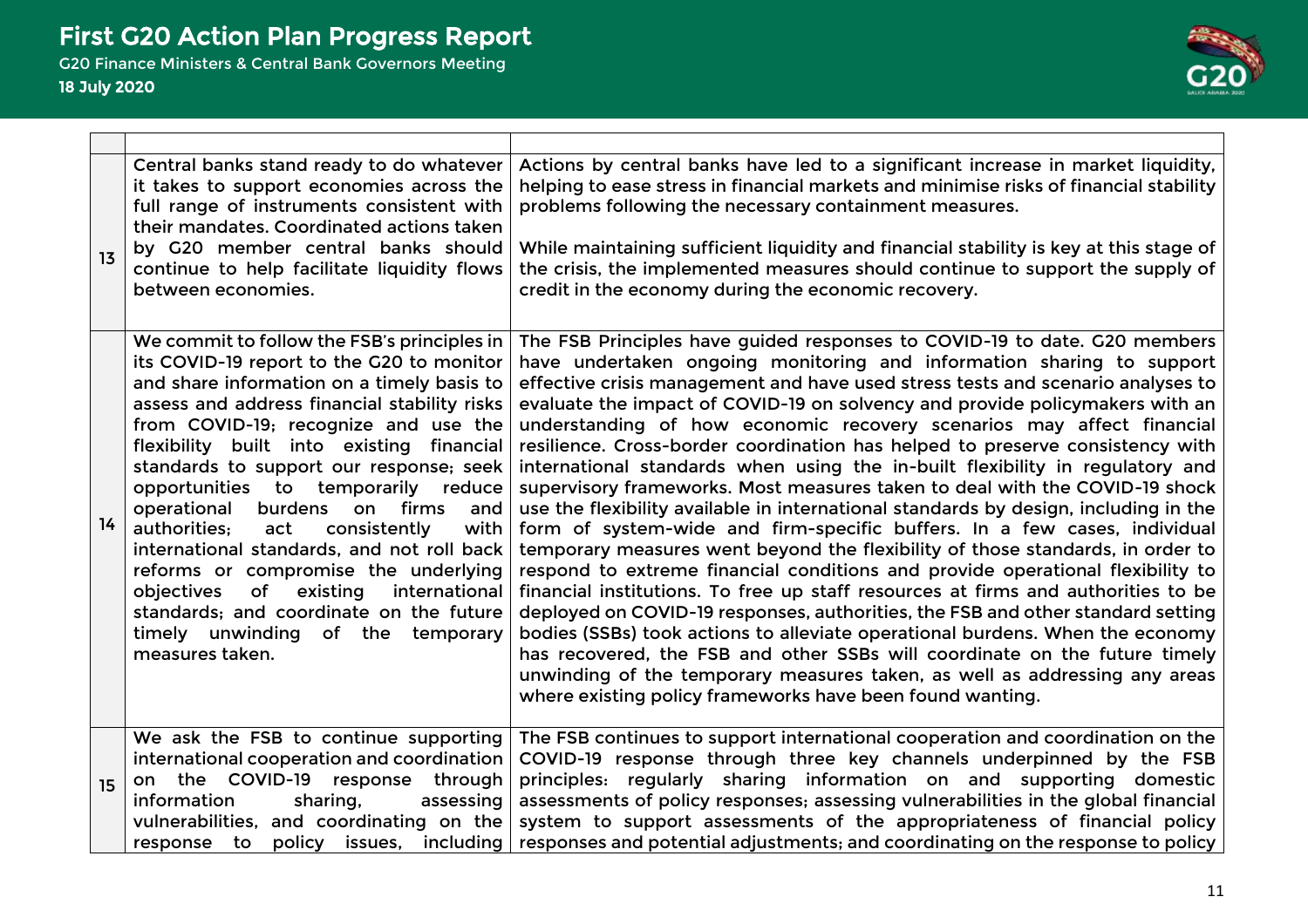

|    | measures that standard setting bodies and                                                                                                                                                                                                                | issues, including measures that standard setting bodies may take to provide                                                                                                                                                                                                                                                                                                                                                                                                                                                                                                                                                                                                                                                                                                                                      |
|----|----------------------------------------------------------------------------------------------------------------------------------------------------------------------------------------------------------------------------------------------------------|------------------------------------------------------------------------------------------------------------------------------------------------------------------------------------------------------------------------------------------------------------------------------------------------------------------------------------------------------------------------------------------------------------------------------------------------------------------------------------------------------------------------------------------------------------------------------------------------------------------------------------------------------------------------------------------------------------------------------------------------------------------------------------------------------------------|
|    | member countries take to provide                                                                                                                                                                                                                         | flexibility to, or give guidance on flexibility available to authorities and firms within                                                                                                                                                                                                                                                                                                                                                                                                                                                                                                                                                                                                                                                                                                                        |
|    | flexibility within international standards or                                                                                                                                                                                                            | existing international financial standards.                                                                                                                                                                                                                                                                                                                                                                                                                                                                                                                                                                                                                                                                                                                                                                      |
|    | reduce operational burdens.                                                                                                                                                                                                                              |                                                                                                                                                                                                                                                                                                                                                                                                                                                                                                                                                                                                                                                                                                                                                                                                                  |
| 16 | As agreed by Trade and Investment<br>Ministers, we will continue to work<br>together to deliver a free, fair, non-<br>discriminatory, transparent,<br>predictable<br>and<br>stable<br>trade<br>investment<br>and<br>environment, and to keep our markets | The ongoing COVID-19 crisis has affected global trade through supply, demand<br>and sequencing effects. The volume of merchandise trade shrank by 3 percent<br>year-on-year in the first quarter according to UNCTAD and WTO statistics. Initial<br>estimates for the second quarter, when the virus and associated lockdown<br>measures affected a large share of the global population, indicate a year-on-year<br>drop of around 19 percent                                                                                                                                                                                                                                                                                                                                                                   |
|    | open.                                                                                                                                                                                                                                                    | The WTO reports that, overall, G20 economies implemented 154 new trade and                                                                                                                                                                                                                                                                                                                                                                                                                                                                                                                                                                                                                                                                                                                                       |
| 17 | We will ensure smooth and continued<br>operation of the logistics network that<br>serve as the backbone of global supply<br>chains.                                                                                                                      | trade related measures between mid-October 2019 and mid-May 2020. Sixty<br>percent of these measures were linked to the COVID-19 pandemic. Of these<br>pandemic-related 93 measures, 65 facilitated trade while 28 restricted trade. In<br>the early stages of the pandemic, several of the measures introduced by G20<br>economies restricted the free flow of trade, principally for exports. As of mid-May<br>2020, 70 percent of all COVID-19 related measures were trade-facilitating. Of the<br>pandemic related trade restrictions recorded, export bans accounted for more<br>than 90 percent. Around 36 percent of the COVID-19 specific trade restrictions<br>implemented by G20 economies had been repealed by mid-May.<br>Trade and Investment Ministers met in May and endorsed the "G20 Actions to |
|    |                                                                                                                                                                                                                                                          | Support World Trade and Investment in Response to COVID-19" prepared by the<br>Trade and Investment Working Group. This includes short-term collective actions<br>on trade regulation; trade facilitation; transparency; operation of logistics<br>networks and support for micro, small and medium-sized enterprises.                                                                                                                                                                                                                                                                                                                                                                                                                                                                                           |
|    |                                                                                                                                                                                                                                                          | The G20 Trade and Investment Working Group continues to pay the highest<br>attention to these actions and provide status updates on their implementation.                                                                                                                                                                                                                                                                                                                                                                                                                                                                                                                                                                                                                                                        |
| 18 | emphasize<br>the<br>importance<br>We<br>transparency in the current environment                                                                                                                                                                          | of The WTO has provided a report to the G20 Framework Working Group, covering<br>trade and trade-related measured taken by G20 countries in response to the<br>pandemic, as referenced in the commentary for commitments 16 and 17.                                                                                                                                                                                                                                                                                                                                                                                                                                                                                                                                                                              |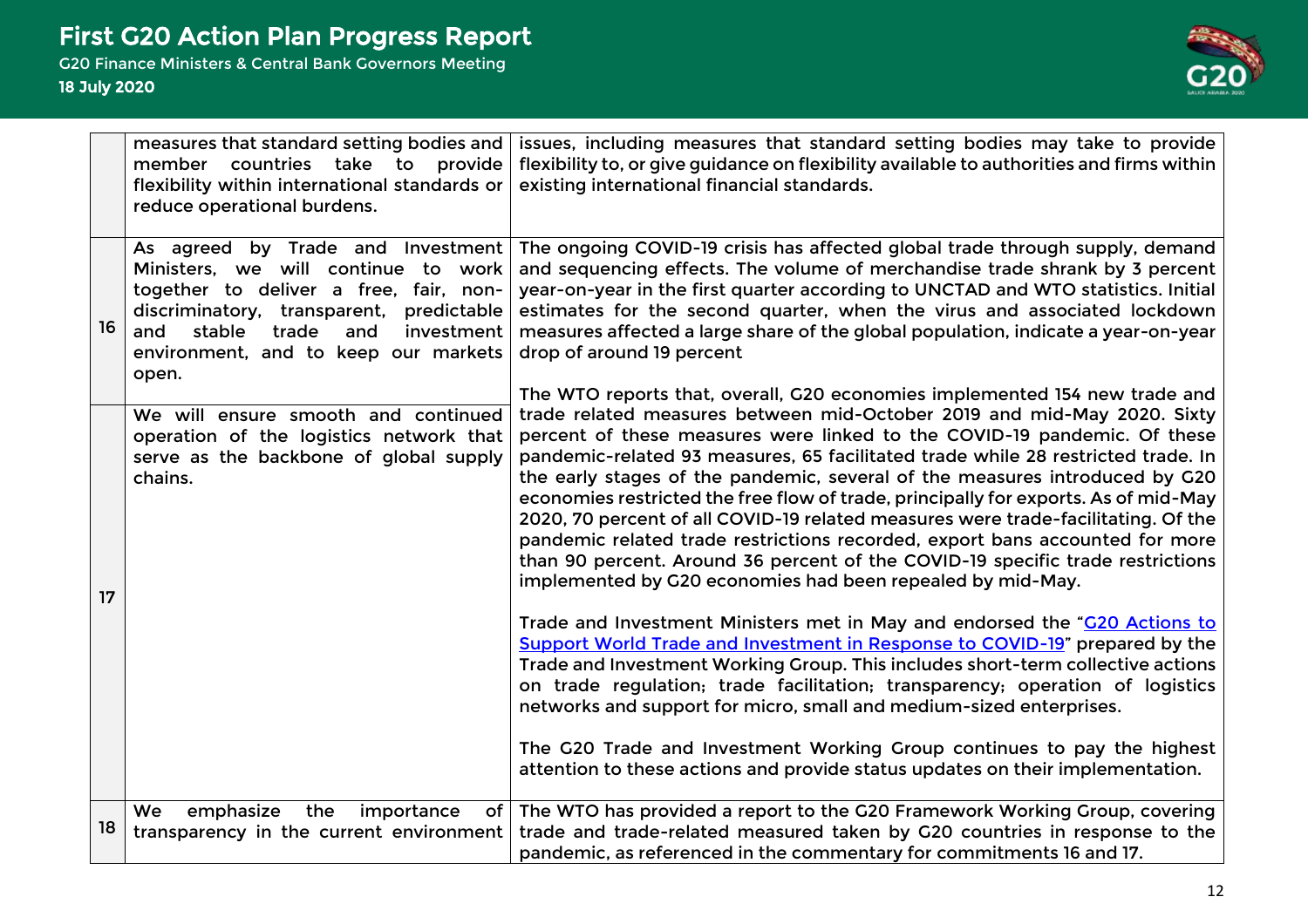

|                 | and our commitment to notify the WTO of                                                                                                                                                                                                                                                                                                                                                                                                                                                                                                             |                                                                                                                                                                                                                                                                                                                                                                                                                                                                                                                                                                                                                                                                                                                                                                                                                                                                                                                                                                                                                                                                                 |
|-----------------|-----------------------------------------------------------------------------------------------------------------------------------------------------------------------------------------------------------------------------------------------------------------------------------------------------------------------------------------------------------------------------------------------------------------------------------------------------------------------------------------------------------------------------------------------------|---------------------------------------------------------------------------------------------------------------------------------------------------------------------------------------------------------------------------------------------------------------------------------------------------------------------------------------------------------------------------------------------------------------------------------------------------------------------------------------------------------------------------------------------------------------------------------------------------------------------------------------------------------------------------------------------------------------------------------------------------------------------------------------------------------------------------------------------------------------------------------------------------------------------------------------------------------------------------------------------------------------------------------------------------------------------------------|
|                 | any trade related measures taken.                                                                                                                                                                                                                                                                                                                                                                                                                                                                                                                   | G20 economies continued to be very active in notifying their SPS measures,<br>accounting for 66 percent of all regular notifications and 35 percent of emergency<br>notifications since 1995. From 1 February until 15 May 2020, ten G20 economies<br>submitted 15 Sanitary and Phytosanitary notifications and communications<br>related to measures taken in response to the pandemic. The nature of most of<br>these measures has shifted, from initial restrictions on animal imports and/or<br>transit from affected areas and additional certification requirements, to, as of<br>April, trade-facilitating measures such as the use of electronic certificates for<br>checks. Similarly, G20 economies are the most frequent users of the Technical<br>Barriers to Trade Committee's transparency mechanisms. As of 15 May 2020, G20<br>economies had submitted 20 COVID-19 related Technical Barriers to Trade<br>notifications, covering a wide range of products including personal protective<br>equipment, medical equipment, medical supplies, medicines and food. |
| 19 <sup>°</sup> | We commit to share country data, analysis<br>and experiences on a timely basis on the<br>implementation and impact of COVID-19<br>containment measures to support policy<br>making. We call on the International<br>Monetary Fund (IMF) and Organization for<br><b>Economic Co-operation and Development</b><br>(OECD) to assist with this by working<br>closely with members to regularly update<br>their respective trackers of country policy<br>interventions, and to provide regular<br>updates of forecasts of global economic<br>conditions. | Links to trackers can be found below.<br>https://www.imf.org/en/Topics/imf-and-covid19/Policy-Responses-to-<br>IMF:<br>https://www.imf.org/en/Topics/imf-and-covid19/Fiscal-Policies-<br><b>COVID-19:</b><br>Database-in-Response-to-COVID-19<br>OECD: https://www.oecd.org/coronavirus/en/#country-tracker                                                                                                                                                                                                                                                                                                                                                                                                                                                                                                                                                                                                                                                                                                                                                                     |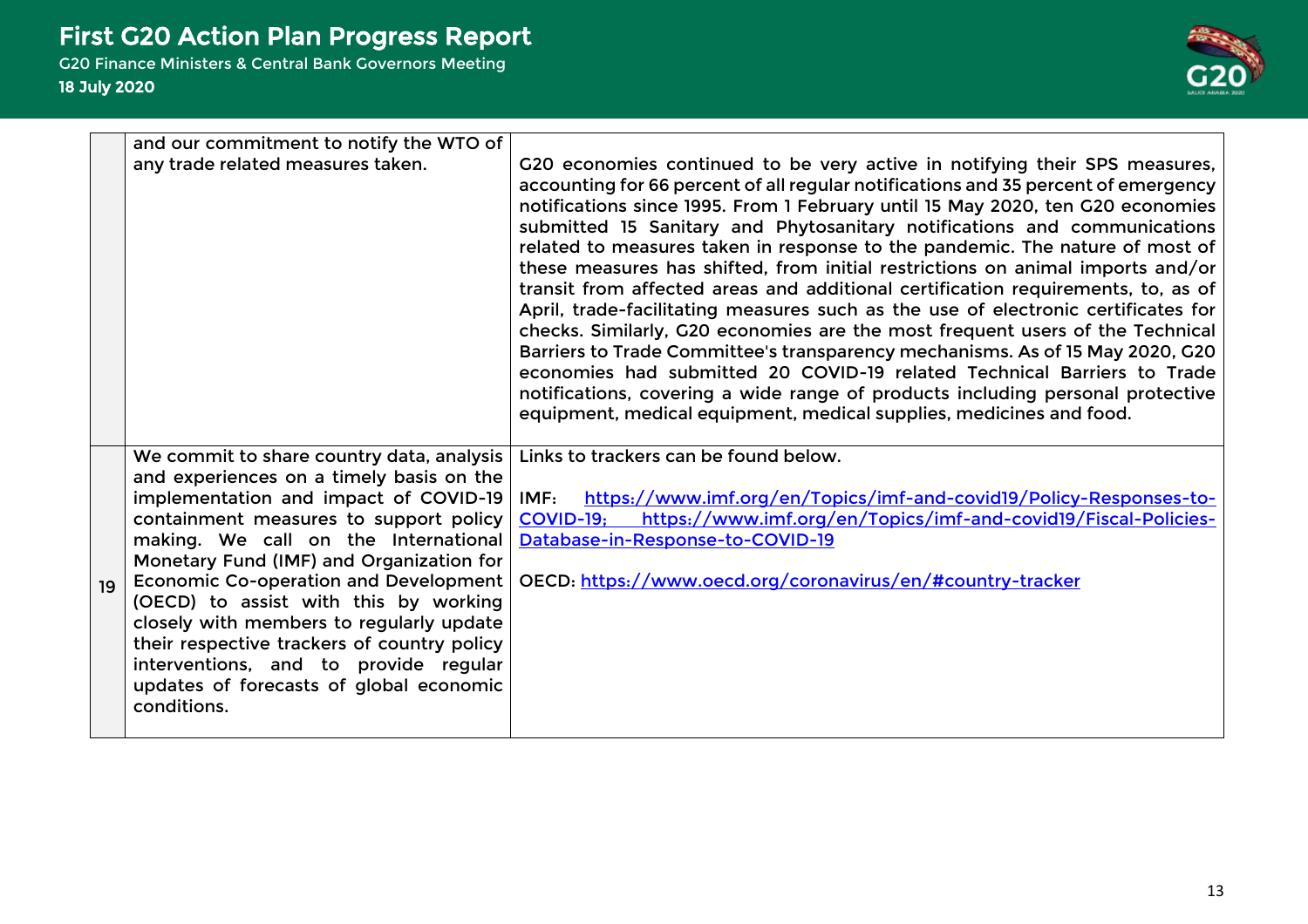

#### Pillar 3: Returning to strong, sustainable, balanced and inclusive growth once containment measures are lifted.

Since April, the scale and nature of the negative impact of COVID-19, as well as the potential long-term effects on the domestic and global economy, have become better understood, though uncertainty, including around the path and transmission of the virus and repeat waves, remains.

G20 members are at different stages of the crisis and a number of them have begun shifting from the immediate crisis policy response to exit strategies from containment measures. As discussed by G20 Framework Working Group (FWG) members on 8 June and subsequently on 7-8 July, a key focus over the coming period will be to work closely together to share experiences and insights on these exit strategies. Reliable and timely information sharing will support effective crisis management and minimize potential negative spillovers arising from un-coordinated policy actions. It will also help address the possibility of an accentuation of existing imbalances in markets, given that the path towards exit strategies varies across different members. The FWG looks forward to further analysis and evidence from the International Organizations, to support economic policy making on the recovery.

| #  | <b>Commitment</b><br>(as made on 15 April 2020)                                                                                                                                                                                                                                             | <b>Progress</b>                                                                                                                                                                                                                                                                                                                                                                                                                                                                                                                                                                                                                                                  |
|----|---------------------------------------------------------------------------------------------------------------------------------------------------------------------------------------------------------------------------------------------------------------------------------------------|------------------------------------------------------------------------------------------------------------------------------------------------------------------------------------------------------------------------------------------------------------------------------------------------------------------------------------------------------------------------------------------------------------------------------------------------------------------------------------------------------------------------------------------------------------------------------------------------------------------------------------------------------------------|
| 20 | We recognize that the key lever in<br>minimizing the economic disruption is to<br>bring the spread of COVID-19 under control,<br>allowing confidence to return and full<br>economic activity to resume.                                                                                     | Different countries are at different stages of the crisis and bringing the spread of<br>the virus under control remains essential to returning to sustainable growth.<br>Building on efforts to date (mentioned in Section 1), continued global cooperation<br>on and investment in the development, manufacturing and distribution of<br>diagnostic tools, therapeutics and vaccines remains critical.<br>The G20 Finance and Health ministers will meet collectively in September to<br>review progress.                                                                                                                                                       |
| 21 | We will share the latest information and<br>COVID-19<br>experiences<br>country<br>on<br>containment<br>their<br>measures.<br>implementation and subsequent removal to<br>minimize negative spillover and second<br>wave effects, including the<br>risk of<br>secondary waves of infections. | Duration, stringency and start-date of containment measures have varied across<br>G20 countries. Stringency of 'lockdown' measures peaked in April and have been<br>steadily eased through May and June. Some countries have had to reimpose<br>lockdown measures (in selected areas) due to an uptick in infections following<br>relaxation of initial lockdown measures. Identifying the causal impact of<br>containment measures is complicated in part by the simultaneous application<br>and removal of multiple measures. This highlights the need for the continual<br>sharing of experiences and clear reporting of infection rates as easing continues. |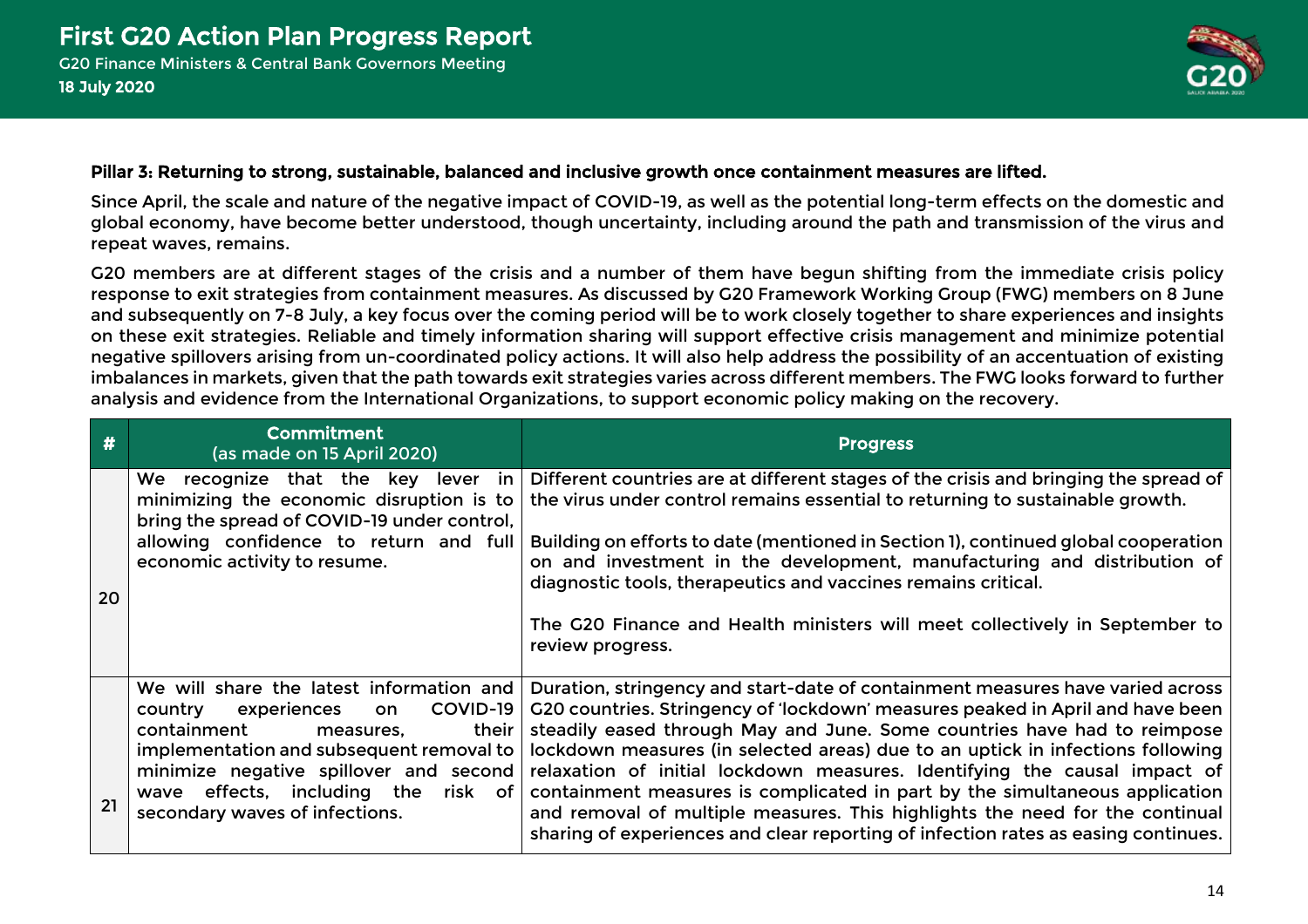

| 22 | To support this, we task International<br>Organizations to support members in<br>developing standardized data, analysis and<br>sharing information on effective measures<br>to restart economies whilst protecting<br>health objectives, avoiding duplication. | This is a forward-looking commitment that we will track implementation of over<br>the coming period.                                                                                                                                                                                                                                                                                       |
|----|----------------------------------------------------------------------------------------------------------------------------------------------------------------------------------------------------------------------------------------------------------------|--------------------------------------------------------------------------------------------------------------------------------------------------------------------------------------------------------------------------------------------------------------------------------------------------------------------------------------------------------------------------------------------|
|    | We look forward to work by the G20 Trade<br>and Investment Working Group to identify,<br>among other things, longer term actions<br>that should be taken to support the<br>multilateral trading system and expedite<br>economic recovery.                      | Trade and Investment Ministers met in May and endorsed the "G20 Actions to<br>Support World Trade and Investment in Response to COVID-19" prepared by the<br>Trade and Investment Working Group. This includes longer-term collective<br>actions on supporting the multilateral trading system; building resilience in<br>global supply chains and strengthening international investment. |
| 23 |                                                                                                                                                                                                                                                                | The G20 Trade and Investment Work Group will continue paying the highest<br>attention to these actions and to provide status updates on the implementation<br>of the agreed actions.                                                                                                                                                                                                       |
|    | We commit to working across the G20 to<br>share experiences and analysis to support<br>the normalization of domestic support at an                                                                                                                             | This is a forward-looking commitment that we will track implementation, with<br>the support of international organizations, over the coming period.                                                                                                                                                                                                                                        |
| 24 | appropriate time and in a sustainable way<br>which does not exacerbate domestic and<br>balances or undermine the<br>external<br>recovery. Specifically, we task the IMF to<br>provide timely analysis to support these<br>efforts.                             | The G20 Framework Working Group has already had substantive discussion on<br>the recovery, and how G20 members can share experience and perspectives to<br>support the normalization of domestic support and minimize negative spillovers.                                                                                                                                                 |
|    | We commit to support workers through<br>active labour market, training and reskilling<br>policies to minimize the loss of human and                                                                                                                            | Governments have taken measures to support workers at the onset of the<br>pandemic, as referenced in the commentary on commitments 9 and 10. Some<br>G20 governments have expanded active labour market policies through adopting                                                                                                                                                          |
| 25 | organizational capital. We will examine the<br>International Labour Organization's (ILO)<br>and OECD's analysis on the impact on<br>employment, as requested by G20 Leaders.                                                                                   | public employment service operating models to be more agile and proactive and<br>enhancing the capabilities for matching jobseekers with vacancies. Beyond this,<br>governments have begun helping workers to upskill and reskill to minimize the<br>loss of human capital: through promoting the uptake of online training,                                                               |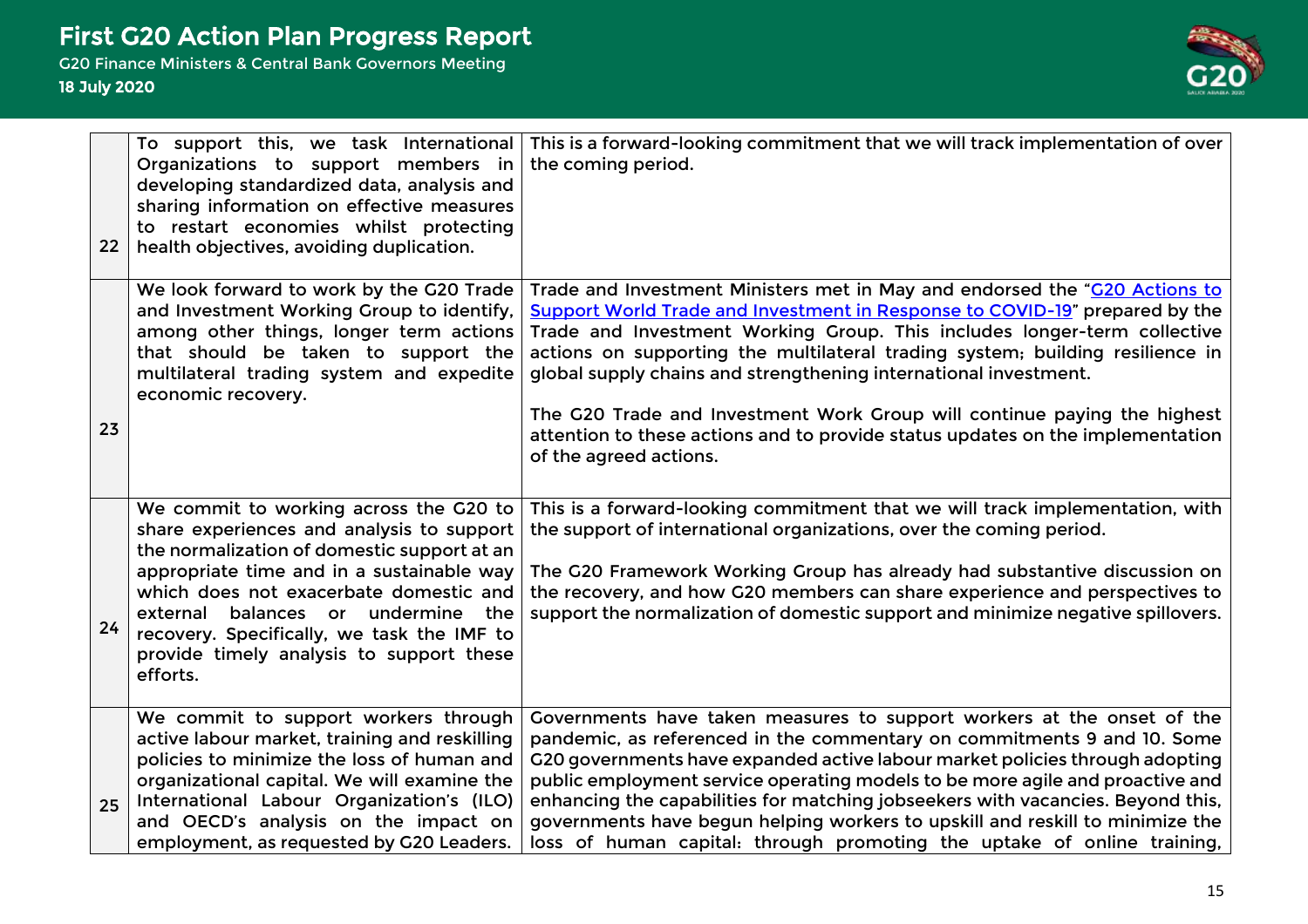First G20 Action Plan Progress Report



|    |                                                                                                                                                                                                                                                     | supporting vocational education and training providers to use distance-learning<br>tools, providing subsidies for training and making assessment and awarding of<br>qualifications more flexible.                                                                                                                                                                                                                                                                                                                                                                                                                                                                                                                                                                                                                                                                                                                                                 |
|----|-----------------------------------------------------------------------------------------------------------------------------------------------------------------------------------------------------------------------------------------------------|---------------------------------------------------------------------------------------------------------------------------------------------------------------------------------------------------------------------------------------------------------------------------------------------------------------------------------------------------------------------------------------------------------------------------------------------------------------------------------------------------------------------------------------------------------------------------------------------------------------------------------------------------------------------------------------------------------------------------------------------------------------------------------------------------------------------------------------------------------------------------------------------------------------------------------------------------|
|    |                                                                                                                                                                                                                                                     | Enabling SMEs to maintain access to skills during the crisis, as well as develop<br>further skills, constitutes an important aspect of the policy response to the crisis.<br>As the IMF notes, the fiscal costs for targeted SME support have amounted to 4<br>percent of GDP on average in G20 advanced economies and 0.7 percent of GDP<br>in G20 emerging market economies.                                                                                                                                                                                                                                                                                                                                                                                                                                                                                                                                                                    |
|    |                                                                                                                                                                                                                                                     | In the coming months, the ILO and the OECD will share their analysis on the<br>labour market consequences of the crisis with the Framework Working Group.<br>Furthermore, the OECD will provide a detailed report in October once countries<br>have started to implement recovery packages.                                                                                                                                                                                                                                                                                                                                                                                                                                                                                                                                                                                                                                                       |
| 26 | We commit to re-double our efforts to<br>enact policy measures to foster structural<br>reforms, aimed at reviving and raising<br>productivity over the medium term. We ask<br>the OECD to continue to provide analysis to<br>support these efforts. | Some countries have begun introducing policies focused on helping businesses,<br>including SMEs, to adopt new work processes, speed up digitalization and find<br>new markets. These aim to address urgent short-term challenges but also<br>contribute to strengthening the resilience of businesses in a more structural way<br>and support further growth. Such policies include support for finding new<br>alternative markets, for teleworking and digitalization, for innovation and for<br>(re)training of the workforce. These policies are especially important for SMEs,<br>which may be less able to adopt such new technologies and methods. At the<br>same time, supporting adoption of new technologies and practices may enable<br>them to strengthen their post-crisis competitiveness and ability to address the<br>challenges posed by megatrends.<br>The OECD will report more fully in October once countries have started to |
|    |                                                                                                                                                                                                                                                     | implement recovery packages.                                                                                                                                                                                                                                                                                                                                                                                                                                                                                                                                                                                                                                                                                                                                                                                                                                                                                                                      |
| 27 | We commit to ensuring sustainable public<br>finances and repairing government balance                                                                                                                                                               | As the IMF notes, on average since January 2020, G20 advanced economies have<br>provided about 10 percent of GDP in above-the-line fiscal support (inc. spending                                                                                                                                                                                                                                                                                                                                                                                                                                                                                                                                                                                                                                                                                                                                                                                  |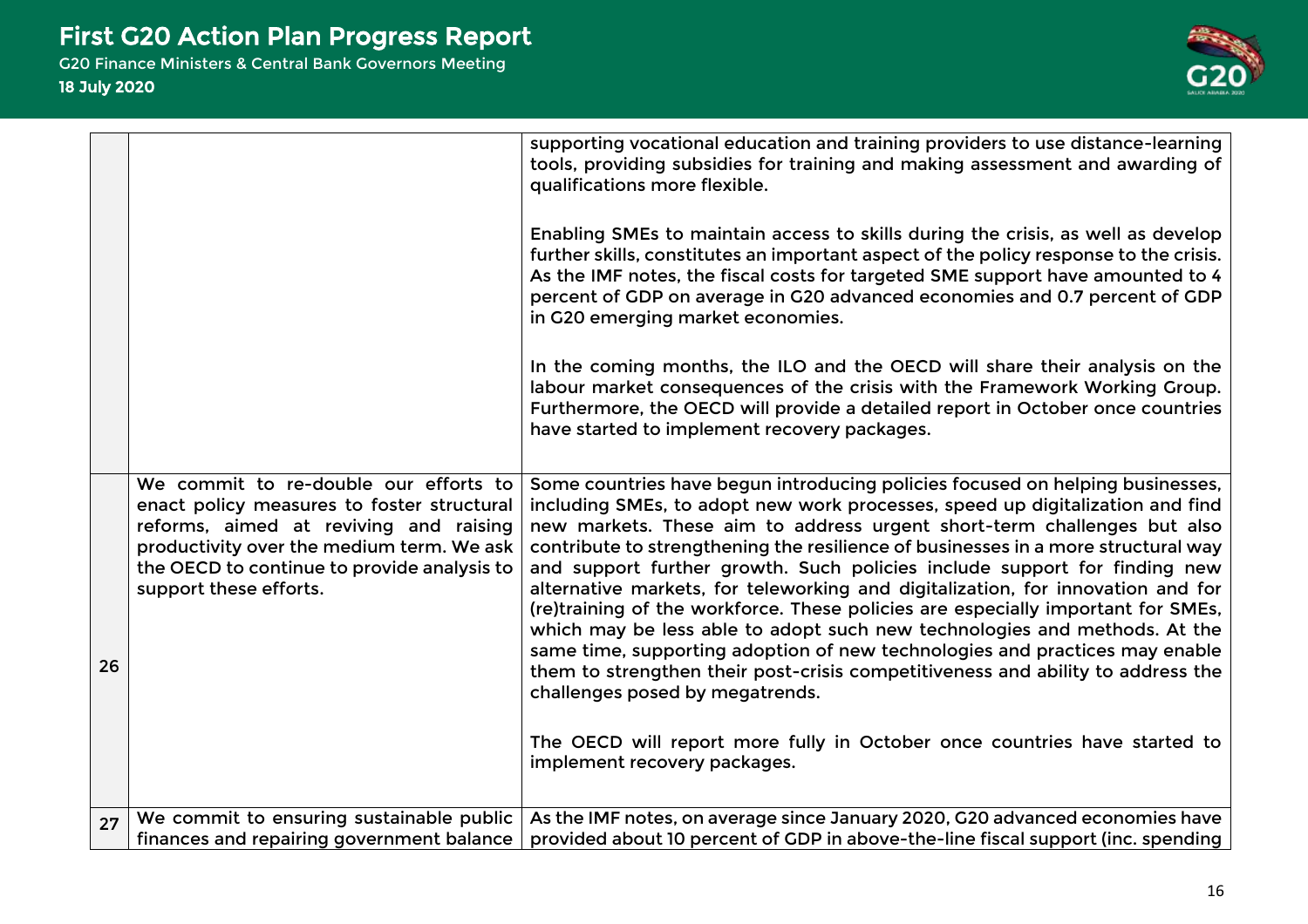

|    | sheets to ensure they are sufficiently robust<br>to address future shocks.                                                                                                                                                                                | and revenues included in the calculation of the fiscal balance) and 12 percent of<br>GDP in below-the-line support (inc. financing transactions) and guarantees.<br>G20 emerging market economies have provided an average of close to 4.5<br>percent of GDP in above-the-line support and around 2 percent of GDP in below-<br>the-line measures and guarantees.<br>Automatic stabilizers were also triggered (helping to cushion the fall in household<br>incomes), which has meant that fiscal balances worsened markedly. Average<br>fiscal balances are projected to fall from -3.7 percent of GDP in 2019 for G20<br>advanced economies to around -17 percent, and from -5.4 percent of GDP in G20<br>emerging market economies to around -11 percent in 2020.<br>G20 members recognise that as the immediate health crisis recedes - at different<br>speeds in different regions - focus will turn to repairing government balance |
|----|-----------------------------------------------------------------------------------------------------------------------------------------------------------------------------------------------------------------------------------------------------------|-------------------------------------------------------------------------------------------------------------------------------------------------------------------------------------------------------------------------------------------------------------------------------------------------------------------------------------------------------------------------------------------------------------------------------------------------------------------------------------------------------------------------------------------------------------------------------------------------------------------------------------------------------------------------------------------------------------------------------------------------------------------------------------------------------------------------------------------------------------------------------------------------------------------------------------------|
|    |                                                                                                                                                                                                                                                           | sheets in a sustainable way, to ensure they are sufficiently robust to address<br>future shocks.                                                                                                                                                                                                                                                                                                                                                                                                                                                                                                                                                                                                                                                                                                                                                                                                                                          |
| 28 | We commit to re-double our efforts to<br>promote quality infrastructure investment<br>and accelerate efforts to mobilize private<br>sources of infrastructure financing, aimed at<br>raising productivity, lifting growth, and<br>promoting job creation. | The Infrastructure Working Group has made efforts in promoting quality<br>infrastructure and mobilizing private sector's participation in the context of<br>economic recovery in post-pandemic era, including through:<br>InfraTech Agenda which has put forward specific recommendations to<br>utilize the benefits of technologies in infrastructure that foster inclusivity,<br>sustainability, resilience and economic efficiency, which supports economic<br>recovery and growth. The Agenda has been delivered to the July FMCBG<br>meeting.                                                                                                                                                                                                                                                                                                                                                                                        |
|    |                                                                                                                                                                                                                                                           | Global Infrastructure Hub's (GIH) interim concept note on recovery post<br>COVID-19 was considered by the IWG and will help inform infrastructure<br>policy actions as part of the COVID-19 economic recovery efforts. The GIH<br>will work with the IWG to design the next phase of this work for the second<br>half of the year.                                                                                                                                                                                                                                                                                                                                                                                                                                                                                                                                                                                                        |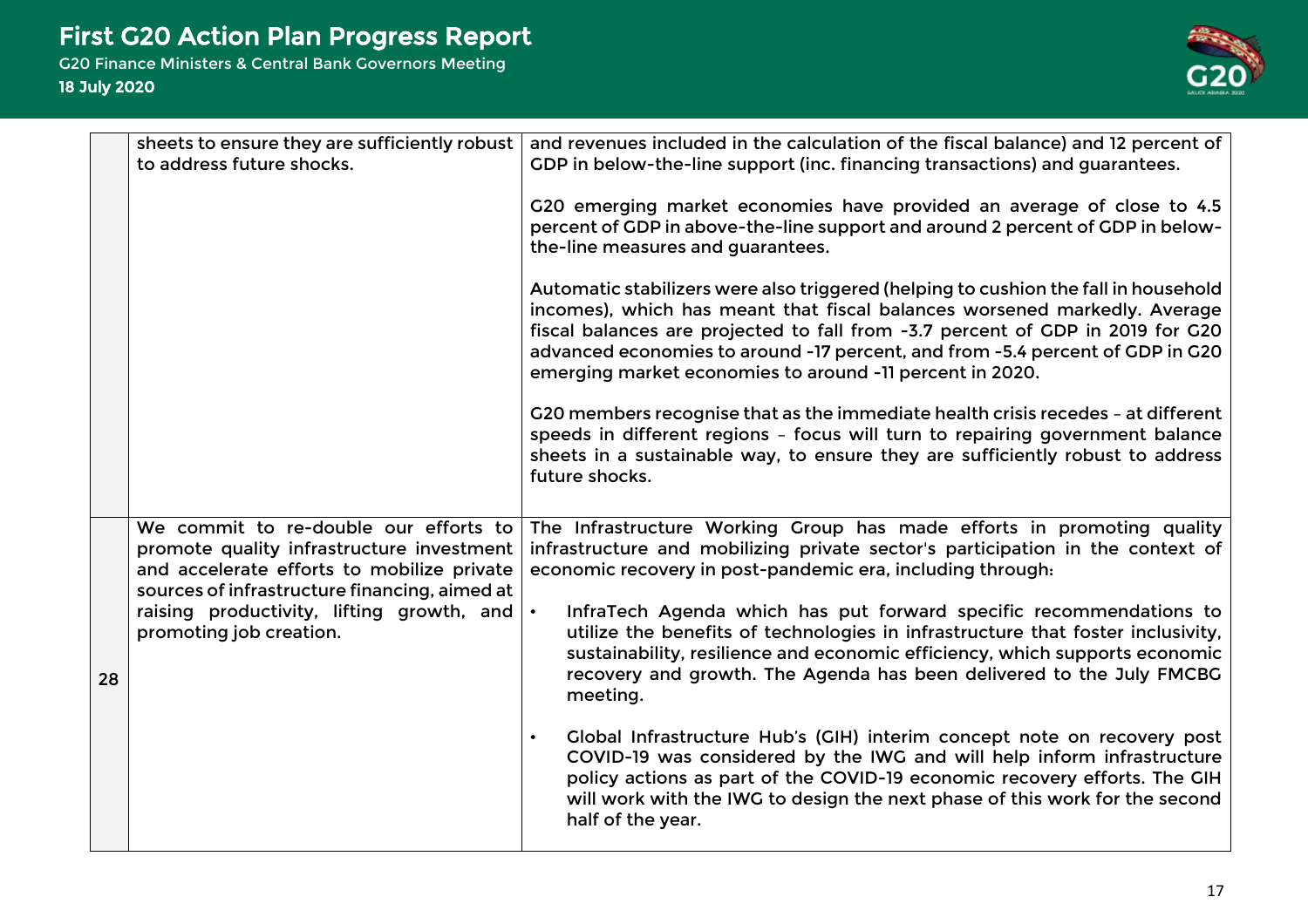First G20 Action Plan Progress Report



|    |                                                                                                                                                                                                                                                                                                                                                   | International Monetary Fund's Public-Private Partnerships (PPPs) and Fiscal<br>Risks preliminary report was considered by the IWG and discusses COVID-19<br>implications for managing fiscal risks of PPPs. The final report will be<br>delivered to the G20 in the second half of 2020.<br>G20/OECD collaboration with asset managers, institutional investors and                                                                                                                                                                                                                                                                                                                                                     |
|----|---------------------------------------------------------------------------------------------------------------------------------------------------------------------------------------------------------------------------------------------------------------------------------------------------------------------------------------------------|-------------------------------------------------------------------------------------------------------------------------------------------------------------------------------------------------------------------------------------------------------------------------------------------------------------------------------------------------------------------------------------------------------------------------------------------------------------------------------------------------------------------------------------------------------------------------------------------------------------------------------------------------------------------------------------------------------------------------|
|    |                                                                                                                                                                                                                                                                                                                                                   | pension funds, developed a report which reflects investors' view on key<br>issues and challenges affecting private investment in infrastructure and<br>contribute to the Roadmap to infrastructure as an asset class.                                                                                                                                                                                                                                                                                                                                                                                                                                                                                                   |
|    |                                                                                                                                                                                                                                                                                                                                                   | Progressing the Quality Infrastructure Investment (QII) through a member-<br>led QII country case study survey (to be completed in the second semester)<br>and further work on QII indicators.                                                                                                                                                                                                                                                                                                                                                                                                                                                                                                                          |
| 29 | We commit to support an environmentally<br>sustainable and inclusive recovery. We will<br>be guided by a sense of shared, long-term<br>responsibility for our planet and citizens<br>consistent with the 2030 Agenda for<br>Sustainable Development, our national and<br>local development strategies, and relevant<br>international commitments. | Some countries have begun combining response measures with other long-term<br>goals, such as the environmental transition. Examples of specific initiatives<br>include increases in consumer bonus and car scrapping subsidies aimed not only<br>at helping the hard-hit automotive sector, but also at lowering pollution and<br>promoting electric vehicles, incentivizing investment in e-mobility and<br>renewable energies, supporting better insulation of buildings, and supporting<br>investment in new technologies, such as hydrogen fuel.<br>The OECD is preparing a report on the recovery that will be presented more fully<br>in October once some countries have started to implement recovery packages. |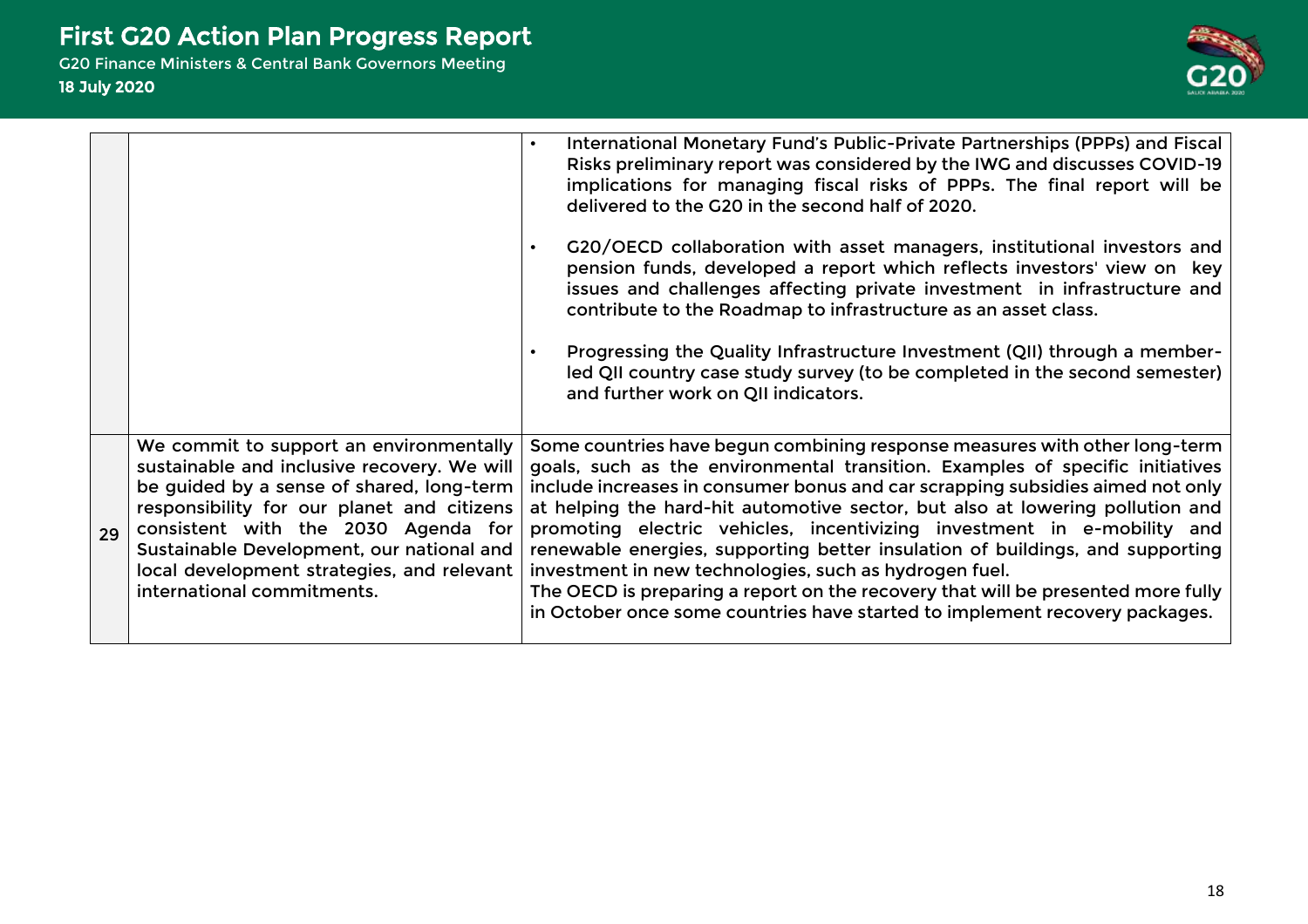

#### Pillar 4: International Support to countries in need.

Swift, coordinated action is required to continue to deliver an effective financial response to the pandemic and its impacts, while supporting global financial stability and resilience. The international support measures taken to combat the COVID-19 outbreak and its health and economic impacts includes important steps by the IMF, World Bank, various multilateral and regional development banks, official creditors, and central banks. These measures, and progress in implementing them, are detailed below.

| #  | <b>Commitment</b><br>(as made on 15 April 2020)                                                                                                                                                                                                                                           | <b>Progress Made</b>                                                                                                                                                                                                                                                                                                                                                                                                                                                                                                                                                                                                                                                                                                                                                                               | <b>The Way Forward</b>                                                                                                                                                                                                                                                                                                                                                                                                                                                                                                                                                                                                                                                                                                                                                                                                                                                                                                                                                                                                                                                                                                                                                                            |
|----|-------------------------------------------------------------------------------------------------------------------------------------------------------------------------------------------------------------------------------------------------------------------------------------------|----------------------------------------------------------------------------------------------------------------------------------------------------------------------------------------------------------------------------------------------------------------------------------------------------------------------------------------------------------------------------------------------------------------------------------------------------------------------------------------------------------------------------------------------------------------------------------------------------------------------------------------------------------------------------------------------------------------------------------------------------------------------------------------------------|---------------------------------------------------------------------------------------------------------------------------------------------------------------------------------------------------------------------------------------------------------------------------------------------------------------------------------------------------------------------------------------------------------------------------------------------------------------------------------------------------------------------------------------------------------------------------------------------------------------------------------------------------------------------------------------------------------------------------------------------------------------------------------------------------------------------------------------------------------------------------------------------------------------------------------------------------------------------------------------------------------------------------------------------------------------------------------------------------------------------------------------------------------------------------------------------------|
| 30 | Commitments taken under<br><b>Delivering</b><br>1.<br>part<br>a<br>comprehensive IMF support<br>package and using available<br>tools from regional financing<br>arrangements (RFAs) of the<br>Attachment I to the Action<br>Plan - COVID-19 International<br>support to countries in need | • Temporary doubling in annual<br>access limit for the Rapid Credit<br>Facility (RCF) and the<br>Rapid<br>Financing Instrument (RFI).<br>• Streamlined<br>procedures<br>for<br>emergency support.<br>Creation of a new Short-term<br>Liquidity Line (SLL).<br>107 requests for IMF financing<br>received, of which 77 approved<br>worth SDR60.4 billion and 30<br>pending requests worth SDR37.2<br>billion, as of July 2, 2020.<br>Debt relief for 27 countries<br>through Catastrophe Containment<br>and Relief Trust (CCRT), worth<br>SDR177.65 million, as of July 7,<br>2020.<br>• Further<br>strengthened<br>collaboration with International<br>Financial Institutions (IFIs) and<br>between the IFIs and the Regional<br>Financing Arrangement (RFAs),<br>through increased<br>and<br>more | Maintain commitment to a strong, quota-based and<br>$\bullet$<br>adequately resourced IMF at the center of the global<br>financial safety net and keep demands on the IMF<br>resources under close review.<br>Continue addressing immediate liquidity needs to<br>$\bullet$<br>alleviate the COVID-19 impact.<br>Further mobilize IMF liquidity tools.<br>Promote the transition from emergency financing<br>facilities to regular IMF programs as appropriate.<br>Implement the doubling of the New Arrangements<br>to Borrow (NAB) and the New round of Bilateral<br>Borrowing Arrangements (BBAs), by end of 2020.<br>Finalize tripling resources for concessional lending<br>through the Poverty Reduction and Growth Trust<br>(PRGT).<br>Further raising CCRT and PRGT contributions to<br>address critical funding needs.<br>Continue to explore additional options, drawing on<br>relevant experiences from previous crises. <sup>1</sup><br>Continued commitment to revisiting the adequacy<br>of quotas and continuing the process of IMF<br>governance reform under the 16 <sup>th</sup> General Review of<br>Quotas, including a new quota formula as a guide, by<br>15 December 2023. |

<sup>&</sup>lt;sup>1</sup> The G20 International Financial Architecture Working Group also discussed the possibility of an Special Drawing Right (SDR) allocation or of countries that have excess SDRs granting or lending them to countries that need them. There was no consensus on the issue.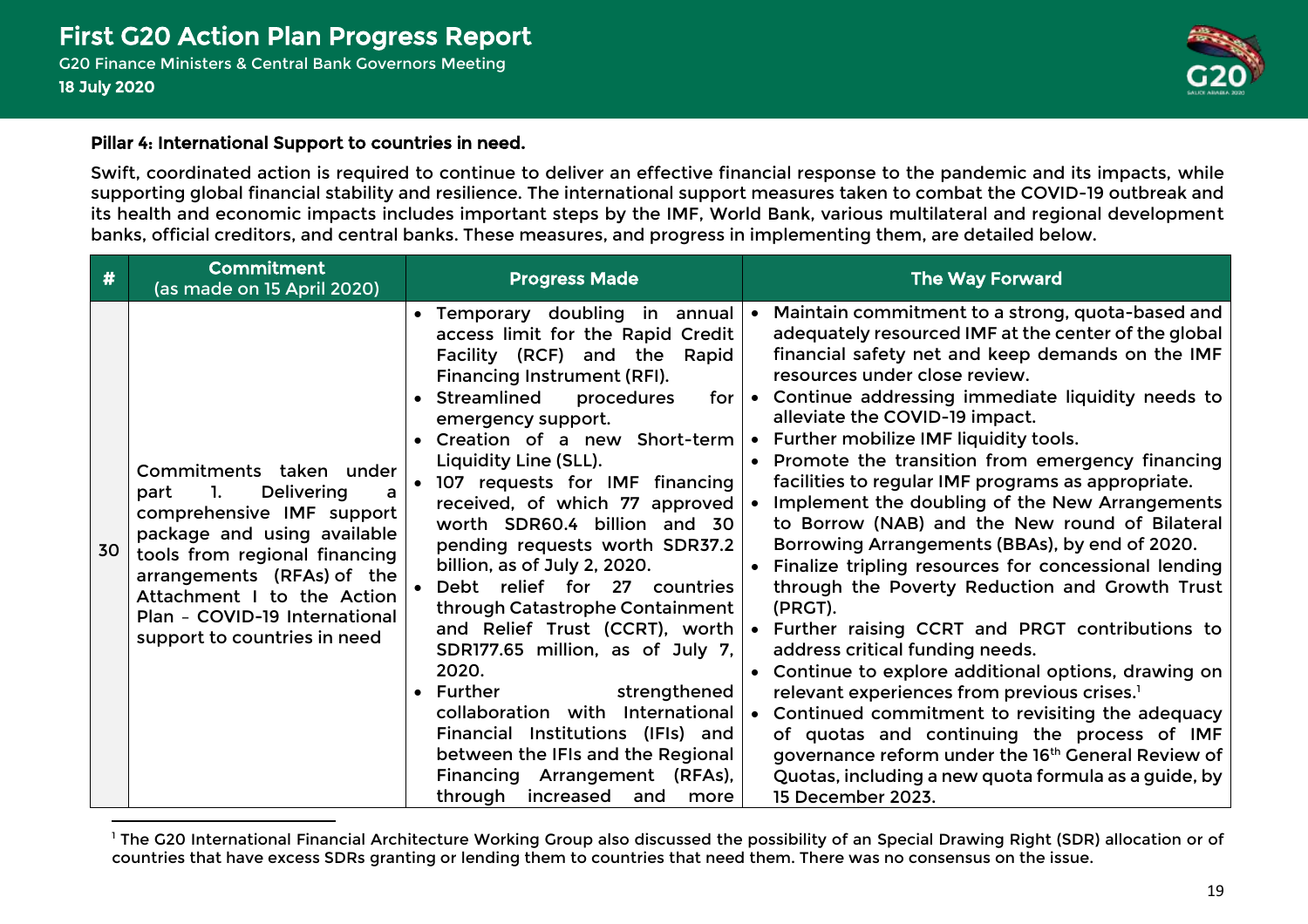

| 31 | Commitments taken under<br>part 2. Implementing swiftly<br>the support proposed by the<br>World Bank and Regional<br>Development Banks of the<br>Attachment I to the Action                                      | regular exchange of information to<br>understand the complementarity<br>of their financial support.<br>• Successful funding drive for the<br>PRGT.<br>total<br>new<br>loan<br>commitments has so far achieved<br>SDR 11.25bn as of July 10, 2020.<br>• MDBs aimed, collectively,<br>to<br>commit approximately US\$230bn<br>for emerging and low-income<br>countries as a response to COVID-<br>19 which was tailored to the health,<br>and social shocks<br>economic<br>countries are trying to contain,<br>including US\$150bn over the<br>course of 2020. | Explore possible ways to further strengthen<br>$\bullet$<br>cooperation between the IMF and RFAs.<br>MDBs have the capacity to provide additional<br>$\bullet$<br>financial support in the order of US\$360 billion<br>between now and the end of the calendar year 2021.<br>Of this, about US\$90 billion in grants and highly<br>concessional loans are expected to flow to IDA-<br>eligible countries.<br>• An update by MDBs on progress achieved in<br>implementing country-owned pilot platforms in<br>developing countries, including in fragile states, by                                                       |
|----|------------------------------------------------------------------------------------------------------------------------------------------------------------------------------------------------------------------|--------------------------------------------------------------------------------------------------------------------------------------------------------------------------------------------------------------------------------------------------------------------------------------------------------------------------------------------------------------------------------------------------------------------------------------------------------------------------------------------------------------------------------------------------------------|--------------------------------------------------------------------------------------------------------------------------------------------------------------------------------------------------------------------------------------------------------------------------------------------------------------------------------------------------------------------------------------------------------------------------------------------------------------------------------------------------------------------------------------------------------------------------------------------------------------------------|
|    | Plan - COVID-19 International<br>support to countries in need                                                                                                                                                    | • As of July 10, 2020, MDBs already<br>committed US\$88.2bn in terms of<br><b>Boards Approval and shall increase</b><br>its commitments to \$104bn by<br>Dec. 31, 2020.                                                                                                                                                                                                                                                                                                                                                                                      | October 2020.<br>• Continue encouraging MDBs to work closely<br>together and at the country level to ensure that<br>financial support is targeted towards where the<br>needs and risks are greatest.                                                                                                                                                                                                                                                                                                                                                                                                                     |
| 32 | Commitments taken under<br>part 3. Providing debt service<br>suspension for the poorest<br>countries of the Attachment I<br>to the Action Plan - COVID-19<br>International<br>support<br>to<br>countries in need | · Official bilateral creditors<br>are<br>implementing the Debt Service<br>Suspension Initiative (DSSI) and<br>are suspending debt service<br>payments falling due from May 1st<br>to the end of 2020 for eligible<br>countries. 42 countries have<br>requested to benefit from the DSSI<br>from official bilateral creditors,<br>leading to the suspension of<br>approximately US\$5.3bn of official<br>sector repayments as of July 18th,<br>2020.                                                                                                          | The IFA WG will continue to track and monitor the<br>implementation of the DSSI with the support of the<br>IMF and the WBG and report further updates on the<br>requests received and the amounts to be deferred.<br>As background for a possible extension of the DSSI<br>beyond 2020, the IMF and the WBG will prepare a<br>report on the liquidity needs of eligible countries<br>ahead of the Fall G20 meeting. The IFA WG will<br>advise the G20 Finance Ministers and Central Bank<br>Governors before Annual meetings, taking into<br>account this report and the development of COVID-<br>19 pandemic situation. |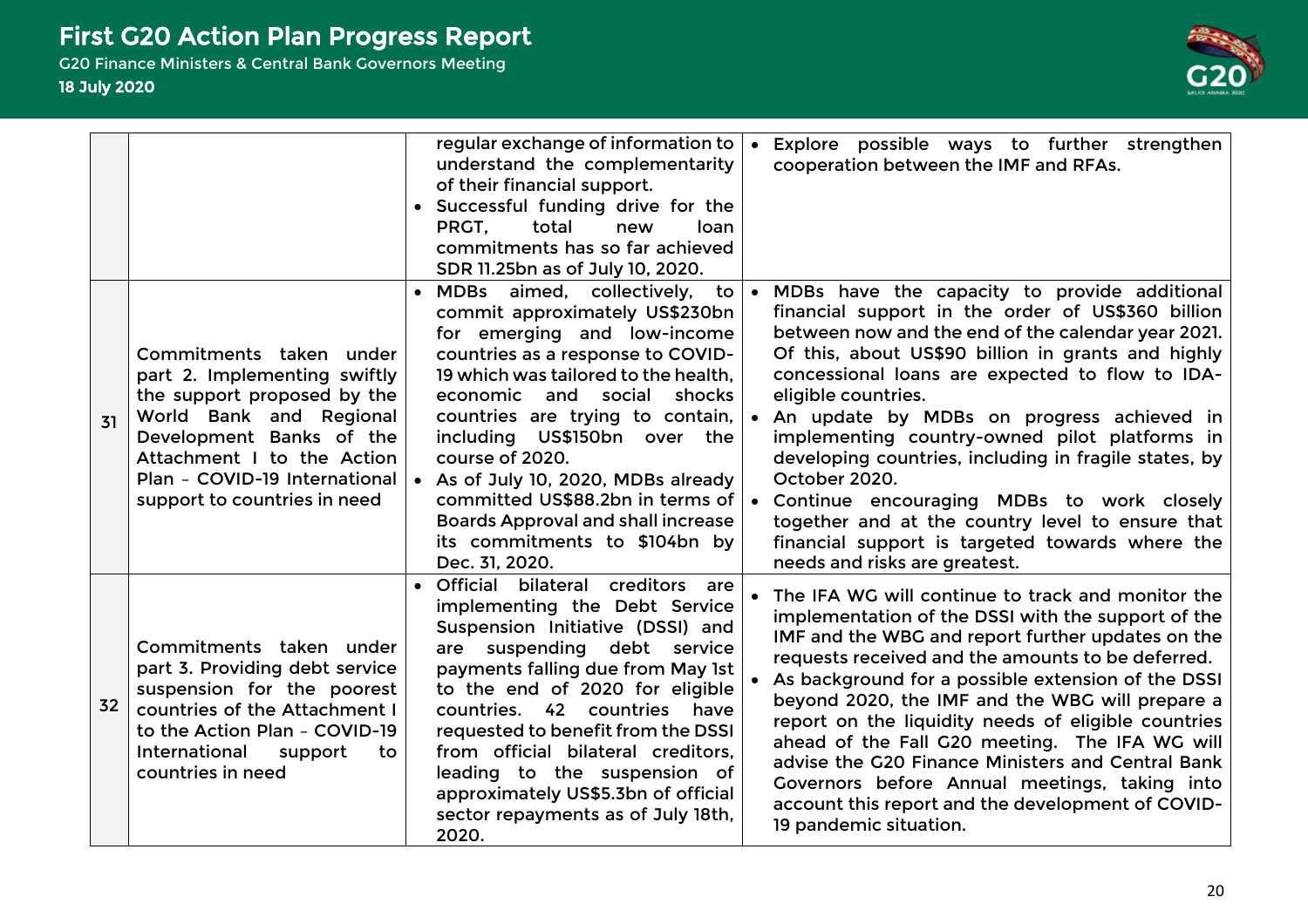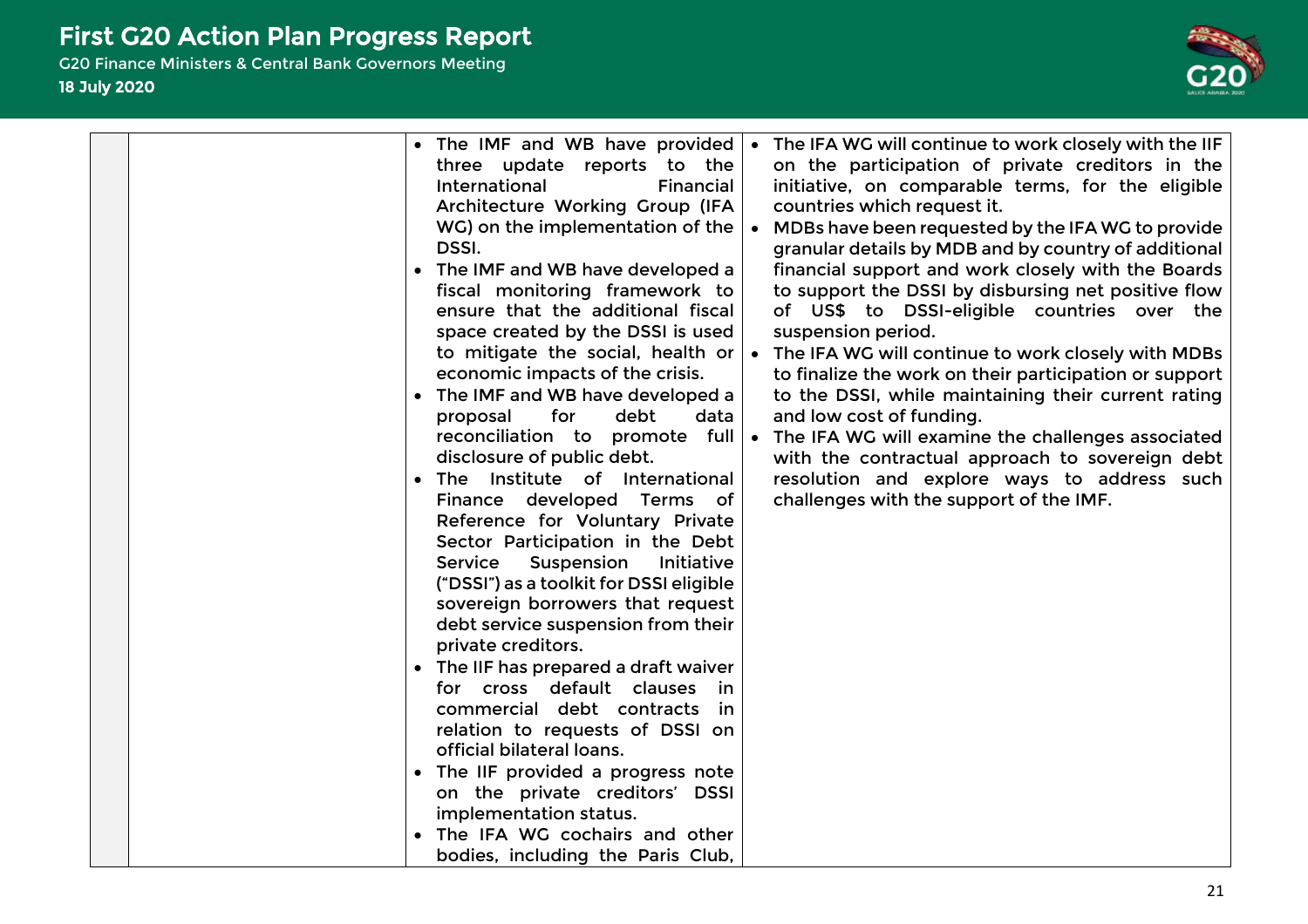

|    |                                                                                                                                                                                                                                                           | have briefed credit rating agencies<br>to deepen their understanding of<br>DSSI relief from official bilateral<br>creditors.<br>MDBs provided a joint note<br>$\bullet$<br>summarizing their role in response<br>to the crisis, and are proposing to<br>support the DSSI through a net<br>positive flows approach instead of<br>debt<br>service<br>repayment<br>a<br>suspension. |                                                                                                                                                                                                                                                                                                                                                                                                                                                                                                                                                                                                                                                                                                                                                                                                                                                                                                                                                                                                                                   |
|----|-----------------------------------------------------------------------------------------------------------------------------------------------------------------------------------------------------------------------------------------------------------|----------------------------------------------------------------------------------------------------------------------------------------------------------------------------------------------------------------------------------------------------------------------------------------------------------------------------------------------------------------------------------|-----------------------------------------------------------------------------------------------------------------------------------------------------------------------------------------------------------------------------------------------------------------------------------------------------------------------------------------------------------------------------------------------------------------------------------------------------------------------------------------------------------------------------------------------------------------------------------------------------------------------------------------------------------------------------------------------------------------------------------------------------------------------------------------------------------------------------------------------------------------------------------------------------------------------------------------------------------------------------------------------------------------------------------|
| 33 | Commitments taken under<br>part 4. Ensuring efficiency and<br>operational coordination to<br>optimize the use of resources<br>of the Attachment I to the<br>Plan<br>COVID-19<br>Action<br>$\equiv$<br>International<br>support<br>to<br>countries in need | As stated in the MDBs' joint note,<br>MDBs are "[striving] to work together<br>to design, develop and implement<br>the most effective ways to support<br>countries during and after the current<br>crisis, providing financial and non-<br>financial support as is their individual<br>and collective mandate"                                                                   | MDBs are committed to do more by innovatively<br>reprograming, repurposing, reallocating their very<br>large existing operations so as to generate greater<br>efficiencies and find more ways to deliver needed<br>financing for addressing acute COVID-19 needs to<br>member<br>while<br>their<br>countries.<br>ensuring<br>sustainability and maximizing the development<br>impact.<br>MDBs are working collectively as encouraged by G20<br>FMCBGs in February, to enhance the role of political<br>risk insurance through the implementation of the<br>cooperation agreements to mobilize private sector<br>investments in low-income countries, an issue that<br>is becoming urgent, especially in the context of<br>COVID-19 pandemic.<br>In this context, MDBs will also update on their status<br>of implementation of the different work streams<br>launched to enhance<br><b>MDB</b><br><b>Balance</b><br>Sheet<br>Optimization, including the 2017 Hamburg Principles<br>and Ambitions on crowding-in private finance. |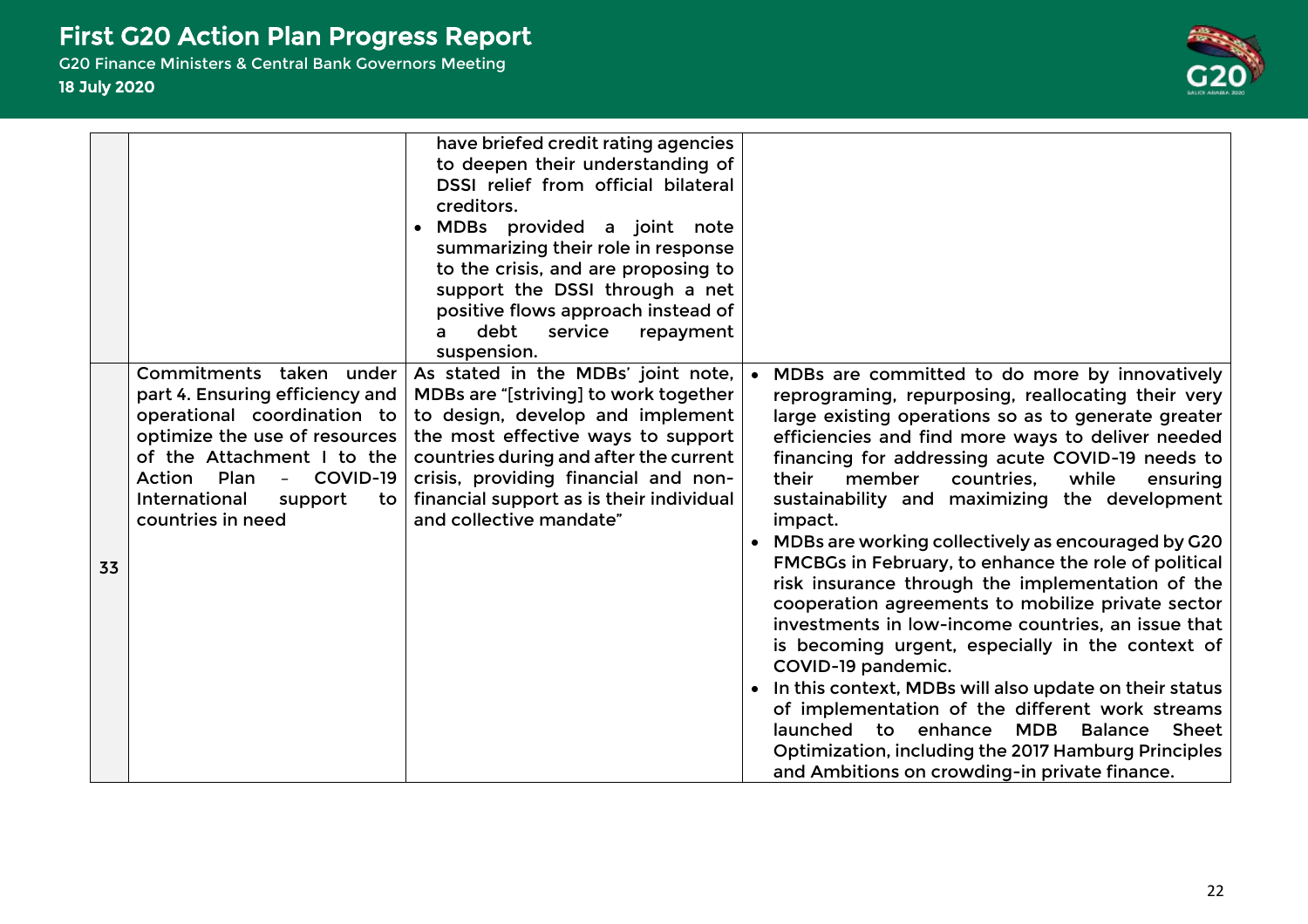

#### Pillar 5: Lessons for the Future.

|    | <b>Commitment (as made on 15 April</b><br>2020)                                                                                                                                                                                                                                                                   | <b>Status Update and the Way Forward</b>                                                                                                                                                                                                                                                                                                                                                                              |  |
|----|-------------------------------------------------------------------------------------------------------------------------------------------------------------------------------------------------------------------------------------------------------------------------------------------------------------------|-----------------------------------------------------------------------------------------------------------------------------------------------------------------------------------------------------------------------------------------------------------------------------------------------------------------------------------------------------------------------------------------------------------------------|--|
| 34 | We commit to review, together with<br>G20 Health Ministers, the forthcoming<br>report by the WHO in coordination with<br>relevant organizations, on longer term<br>pandemic preparedness gaps, to<br>support our assessment of the G20<br>Presidency's<br>proposed<br>pandemic<br>preparedness global initiative. | As per the G20 Leaders' commitment, a joint G20 Finance and Health Ministers<br>meeting will be held in September 2020 to discuss progress and global gaps in<br>pandemic preparedness and response.                                                                                                                                                                                                                  |  |
| 35 | commit to<br>build<br>G <sub>20</sub><br><b>We</b><br>on<br>Infrastructure efforts to increase the<br>resilience of infrastructure against risks,<br>including from pandemics.                                                                                                                                    | The G20 IWG has put forward an agenda to contribute to post COVID-19 lessons<br>learned for fighting future pandemics. In this context, IWG has adjusted existing<br>deliverables or developed new ones as follows:                                                                                                                                                                                                   |  |
|    |                                                                                                                                                                                                                                                                                                                   | InfraTech Agenda: a specific section within the InfraTech Agenda is being<br>$\bullet$<br>expanded to consider the benefits of infrastructure technologies in cases of<br>pandemic e.g. detecting and tracing cases, ensuring essential services, and<br>upgrading resilience of public transport system. This agenda has been<br>delivered to the July FMCBG meeting.                                                |  |
|    |                                                                                                                                                                                                                                                                                                                   | Stocktake of InfraTech Use Cases (reference note #1 under the InfraTech<br>Agenda): provides a stock take of Use Cases providing illustrative examples<br>of applications of technology in infrastructure and highlights benefits,<br>including application to COVID-19 and other pandemics. This note has been<br>prepared by the Global Infrastructure Hub (GIH) and delivered to the July<br><b>FMCBG</b> meeting. |  |
|    |                                                                                                                                                                                                                                                                                                                   | InfraTech toolkit that unlocks opportunities and mitigates risks (reference<br>$\bullet$<br>note #3 under InfraTech Agenda): provides a specific toolkit for InfraTech<br>relevant to COVID-19 pandemic applications. This note has been prepared<br>by the World Bank and delivered to the July FMCBG meeting.                                                                                                       |  |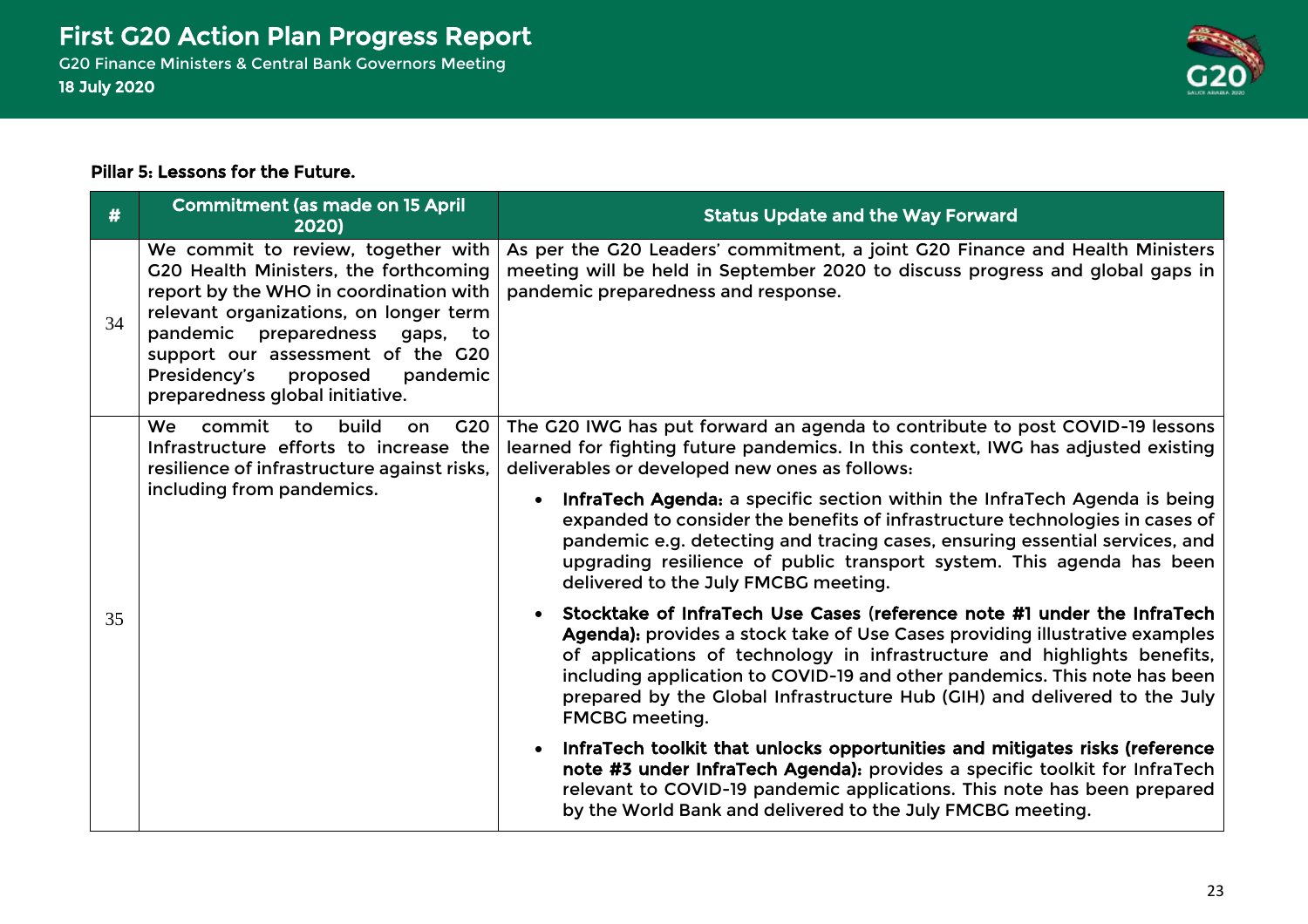

|    |                                                                                                                                                                                                                                                                                                                                                                                                                                                                             | • COVID-19 and new resilient infrastructure landscape: OECD could develop a<br>report on longer term infrastructure resilience and sustainability which will<br>be delivered in the second half of 2020 to the G20.                                                                                                                                                                                                                                                                                                                                                                                                                                                                                                                                                                                                                                                                                                                                                                                                                                                                                                                                                                                                                                                                                                                                                                                                                                                                                 |
|----|-----------------------------------------------------------------------------------------------------------------------------------------------------------------------------------------------------------------------------------------------------------------------------------------------------------------------------------------------------------------------------------------------------------------------------------------------------------------------------|-----------------------------------------------------------------------------------------------------------------------------------------------------------------------------------------------------------------------------------------------------------------------------------------------------------------------------------------------------------------------------------------------------------------------------------------------------------------------------------------------------------------------------------------------------------------------------------------------------------------------------------------------------------------------------------------------------------------------------------------------------------------------------------------------------------------------------------------------------------------------------------------------------------------------------------------------------------------------------------------------------------------------------------------------------------------------------------------------------------------------------------------------------------------------------------------------------------------------------------------------------------------------------------------------------------------------------------------------------------------------------------------------------------------------------------------------------------------------------------------------------|
| 36 | We commit to integrate the economic<br>risks of pandemics, drug resistant<br>infectious diseases, and high-impact<br>tail risks more systematically into the<br>G20's global risk monitoring and<br>preparedness. We will use appropriate<br>forums, such as the G20 Framework<br><b>Working Group, Early Warning Exercise</b><br>and ministerial meetings to review the<br>lessons learnt from our response to<br>COVID-19 and incorporate them into<br>our policy making. | To be better prepared for a coordinated action to address global risks, the G20 FWG<br>will continue to work on enhancing global risk monitoring and will work to finalize<br>a global risk matrix, including the risks from pandemic, external non-predictable<br>risks, and other high-impact risks. The G20 FWG continues to use the latest risk<br>assessment from the International Organizations (IOs).                                                                                                                                                                                                                                                                                                                                                                                                                                                                                                                                                                                                                                                                                                                                                                                                                                                                                                                                                                                                                                                                                       |
|    |                                                                                                                                                                                                                                                                                                                                                                                                                                                                             | In addition, the historic level of capital flows volatility created by the pandemic has<br>highlighted the risks from excessive negative spillovers and threats to market<br>development. For this reason, the G20 International Financial Architecture Working<br>Group (IFA WG) drawing on views across the major advanced and emerging market<br>economies will continue its work to better understand the drivers of this volatility<br>to ensure IFIs' response toolkits are well-adapted to the various stages of the crisis<br>and to discuss policy responses to mitigate them. The IFA WG will also work<br>alongside the relevant IFIs to explore ways they can better complement each other<br>and global measures, including through cooperation between the IMF and<br>Regional Financing Arrangements. During the second half of 2020, and in line with<br>its work on capital flows and domestic capital markets development, the IFA WG<br>will continue coordinating with the IMF to present an assessment of capital flow<br>volatility, including through the ongoing development of its integrated policy<br>framework (IPF), and with the BIS on the role of domestic capital market<br>development in strengthening financial stability. The IFA WG has also discussed the<br>role of domestic capital markets development in overall risk mitigation and in<br>strengthening financial stability; particularly in enhancing the allocation of capital<br>and in risk-sharing |
|    |                                                                                                                                                                                                                                                                                                                                                                                                                                                                             | On the same note, policymakers were informed via the IFA WG on the policy<br>options for SME financing policy pre- and post-COVID-19, through the OECD<br>Report on the Evolution and Trends in SME Finance Policy since the Financial Crisis.<br>The OECD will consider reviewing and refining, as necessary, the G20/OECD High-<br>Level Principles on SME Financing to incorporate the most recent data and financial<br>developments.                                                                                                                                                                                                                                                                                                                                                                                                                                                                                                                                                                                                                                                                                                                                                                                                                                                                                                                                                                                                                                                           |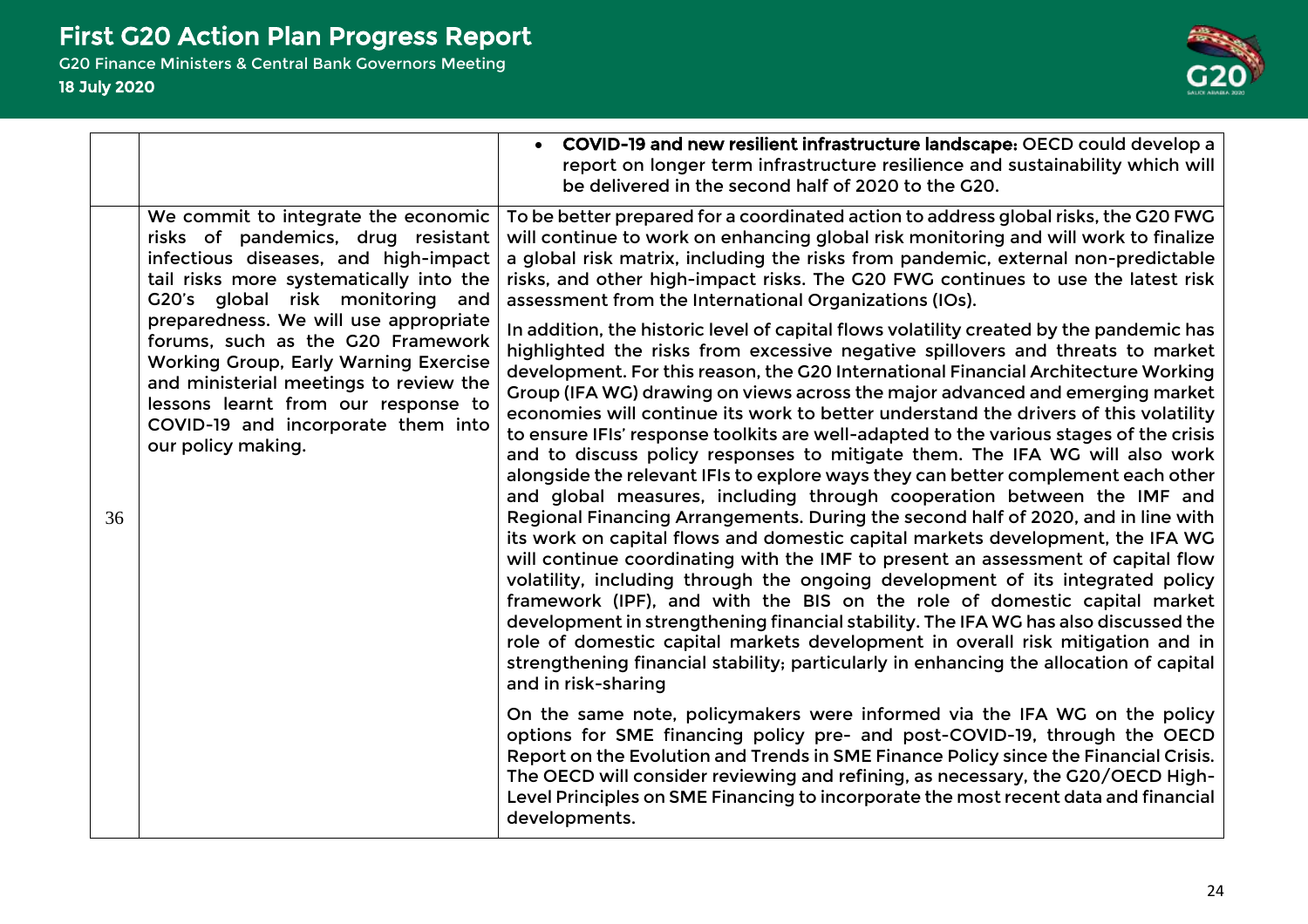

#### The Way Forward:

As FMCBGs agreed, the Action Plan is a living document and G20 will regularly review, track implementation, update and report on the Action Plan. This approach ensures timely implementation of revisions to the Action Plan so that commitments are contemporaneous with the situation we face; and to ensure continuity given that some of the commitments will extend beyond 2020. Therefore, the G20 will strive to reprioritize the follow-up and monitoring of implementation of the G20 Action Plan. Subsequent progress reports will be prepared for G20 FMCBG meeting in October 2020 and the G20 Leaders' Summit in November 2020.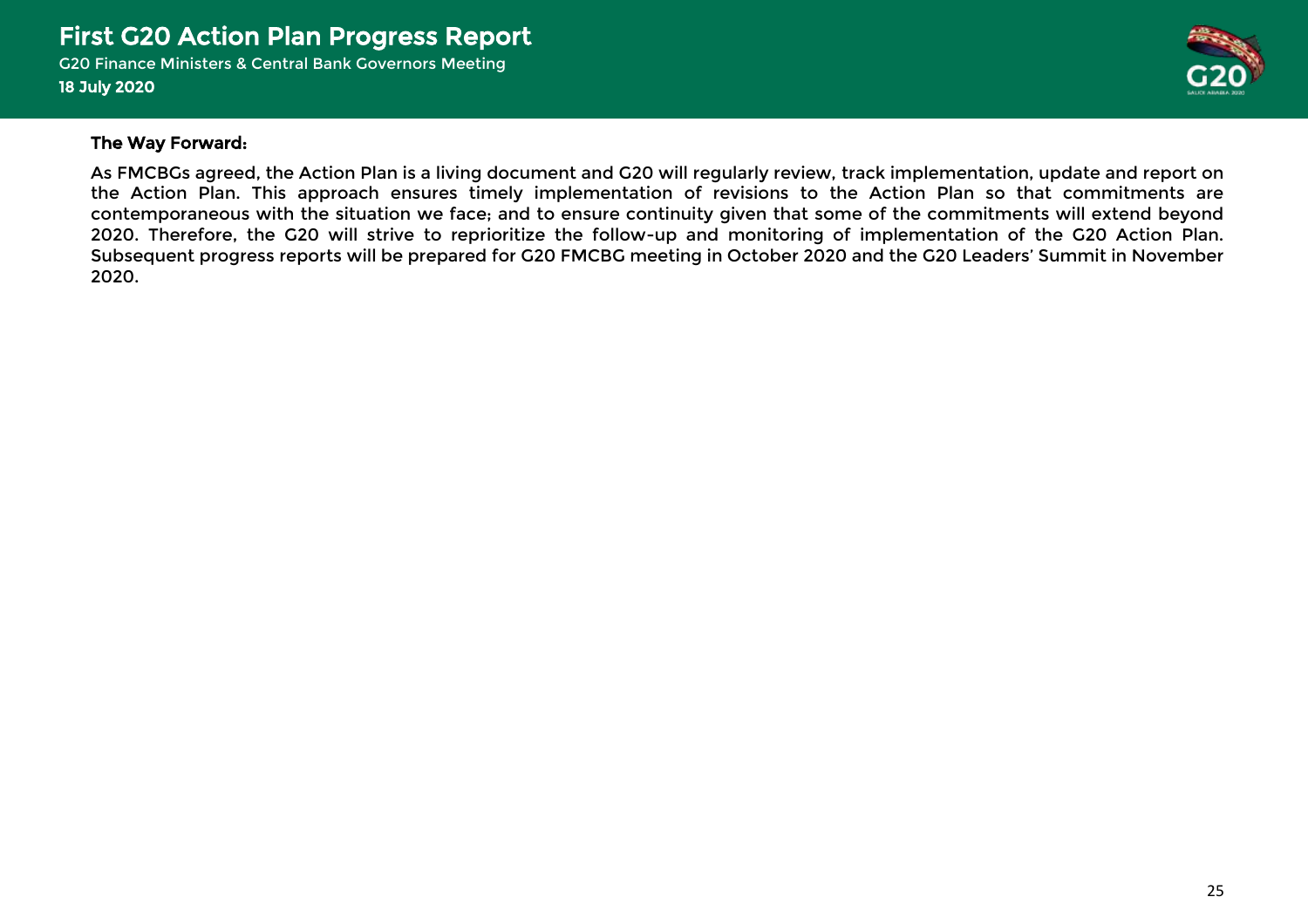

# Annex II: Reports and Documents Received.

# The Global Economy:

- Surveillance Note, the IMF July 2020.
- The IMF's Note on Implementation of the G20 Action Plan July 2020.

# The G20 Framework Working Group:

- The G20 Menu of Policy Options to Enhance Access to Opportunities for All, the G20 Framework Working Group – July 2020.
- The IMF/WBG Joint Note on Enhancing Access to Opportunities for All July 2020.
- The OECD Note on Enhancing Equal Access to Opportunities for All in G20 countries – July 2020.

# International Financial Architecture (IFA):

- The Paris Forum and the Saudi G20 Presidency Summary of the highlevel Ministerial Conference: Tackling the COVID-19 Crisis – Restoring Sustainable Flows of Capital and robust Financing for Development – July 2020.
- The OECD's Report on the Evolution and Trends in SME Finance Policy since the Financial Crisis – July 2020.
- The IMF and WBG Update on the Implementation of the Debt Service Suspension Initiative – July 2020.
- The IMF and WBG Proposal for a Debt Data Reconciliation and Disclosure – July 2020.
- The Institute of International Finance (IIF) Progress Report on the Private Creditors Participation in the Debt Service Suspension Initiative – July 2020.
- The Institute of International Finance (IIF) Terms of Reference for Voluntary Private Sector Participation in the Debt Service Suspension Initiative – May 2020.
- The OECD's Report on COVID-19 and Global Capital Flows July 2020.
- Update on Progress Made by MDBs on their Support to Countries to Combat Against COVID-19 – July 2020.
- Fresh Money Provided by the Multilateral Development Banks Aggregated Commitments and Disbursements – July 2020.
- Debt Service Suspension Initiative Bilateral Creditors implementation table, The G20 International Financial Architecture Working Group - July 2020.

## Infrastructure Investment:

• The G20 Riyadh InfraTech Agenda, the G20 Infrastructure Working Group  $(IVG)$  – July 2020.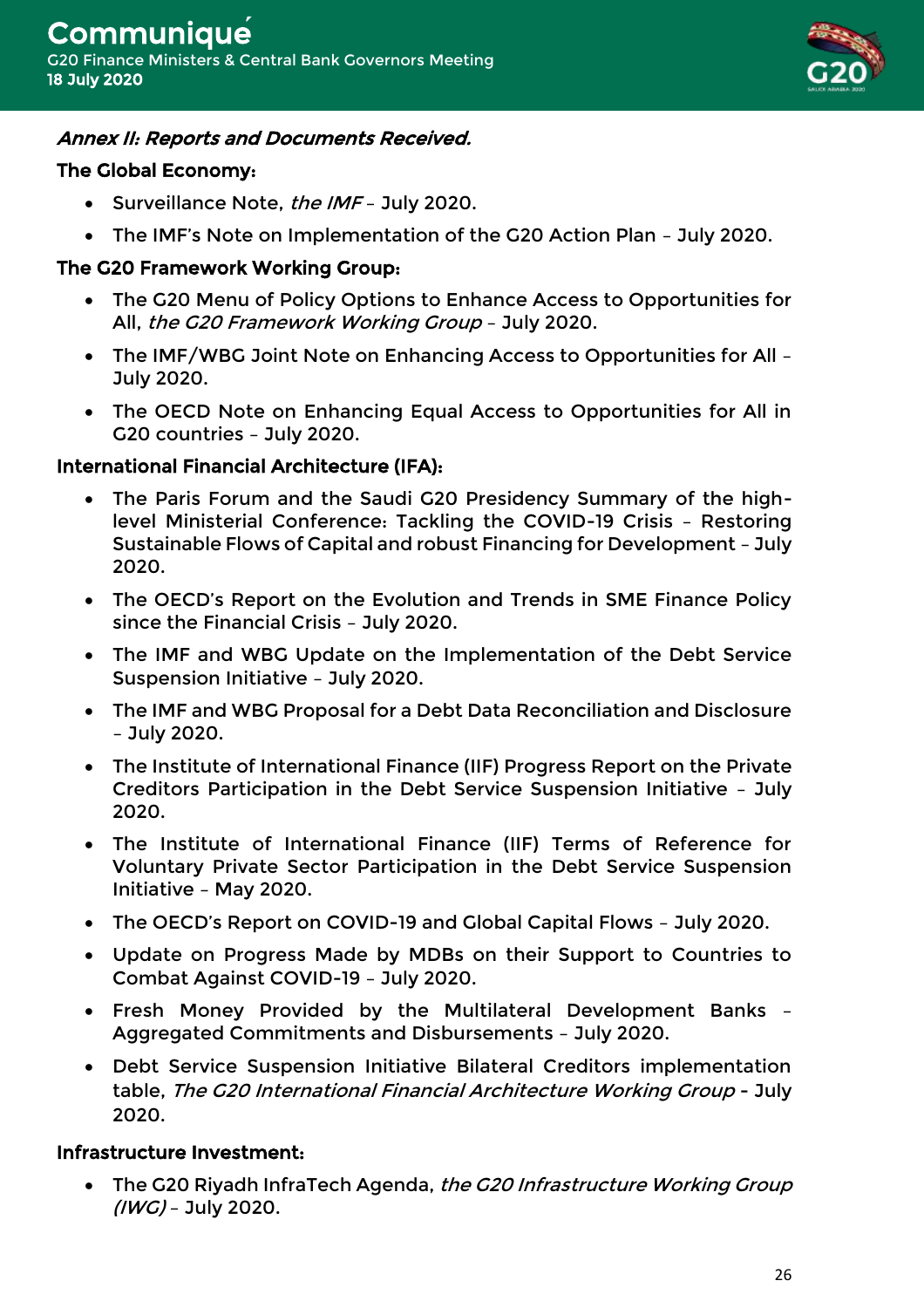

- The G20/OECD Report on Collaboration with Institutional Investors and Asset Managers on Infrastructure Investment – July 2020
- The Global Infrastructure Hub's Reference Note on InfraTech Stocktake July 2020.
- The World Bank Group's Reference Note on InfraTech Value Case July 2020.
- The World Bank Group's Reference Note on InfraTech Toolkit July 2020.
- The GIH's Interim Report: Infrastructure for Recovery Post-COVID July 2020

### International Taxation:

- The OECD Secretary General Letter to the G20 Finance Ministers and Central Bank Governors – July 2020.
- The OECD Secretary General Report to the G20 Finance Ministers and Central Bank Governors – July 2020; The G20/OECD Inclusive Framework on BEPS' Annual Progress Report 2019-2020 – July 2020.
- The Platform for Collaboration on Tax's Progress Report, the IMF, OECD, UN and WBG – July 2020.

### Financial Sector Issues:

- The FSB Chair's Letter to the G20 Finance Ministers and Central Bank Governors – July 2020.
- The FSB's report on "COVID-19 pandemic: Financial stability implications and policy measures taken." – July 2020.
- The FSB's report on "Supervisory issues associated with benchmark transition." – July 2020.
- The FSB's report on "Evaluation of the effects of too-big-to-fail reforms: consultation report." – June 2020.
- The CPMI's report on "Enhancing cross-border payments: building blocks of a global roadmap", with accompanying technical background report – July 2020.

## The G20 Global Partnership for Financial Inclusion:

- G20 High-Level Policy Guidelines on Digital Financial Inclusion for Youth, Women, and SMEs, the Global Partnership for Financial Inclusion (GPFI) – July 2020.
- The OECD's Report on Advancing the Digital Financial Inclusion for Youth – July 2020.
- A Report on Advancing Women's Digital Financial Inclusion, the Better Than Cash Alliance, Women's World Banking and the WBG – July 2020.
- A Report on Promoting Digital and Innovative SME Financing, The WBG – July 2020.